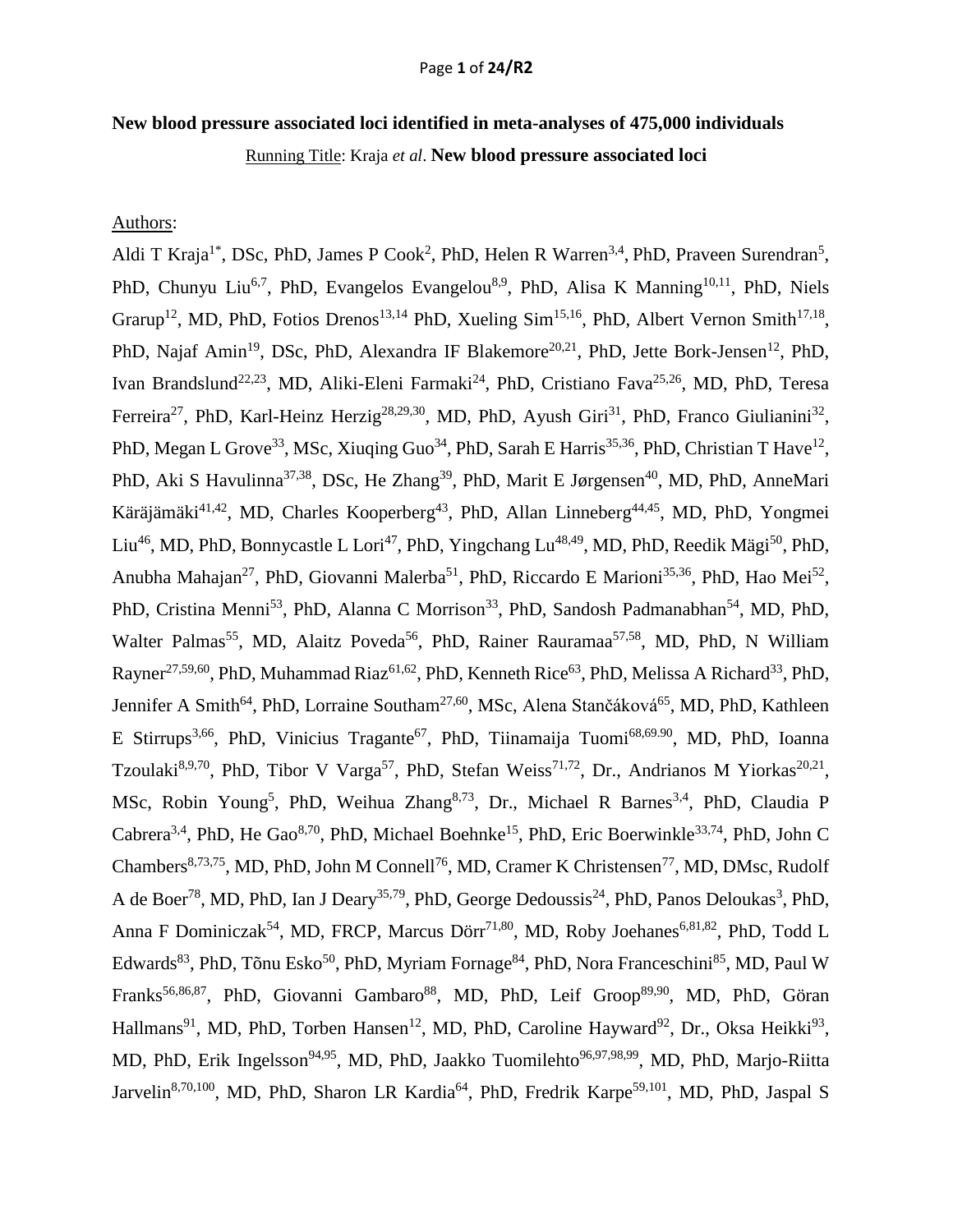Kooner<sup>73,75,102</sup>, MD, Timo A Lakka<sup>57,58,103</sup>, MD, PhD, Claudia Langenberg<sup>104</sup>, MD, PhD, Lars Lind<sup>95</sup>, MD, PhD, Ruth JF Loos<sup>48</sup>, PhD, Markku Laakso<sup>105</sup>, MD, PhD, Mark I McCarthy<sup>27,59,101</sup>, MD, Olle Melander<sup>25</sup>, MD, PhD, Karen L Mohlke<sup>106</sup>, PhD, Andrew P Morris<sup>2</sup>, PhD, Colin Palmer<sup>107</sup>, PhD, Oluf Pedersen<sup>12</sup>, MD, DMsc, Ozren Polasek<sup>108</sup>, Dr., Neil Poulter<sup>109</sup>, FMedSci, Michael A Province<sup>1</sup>, PhD, Bruce M Psaty<sup>110,111</sup>, MD, PhD, Paul M Ridker<sup>32,112</sup>, MD, Jerome I Rotter<sup>34</sup>, MD, Igor Rudan<sup>113</sup>, PhD, Veikko Salomaa<sup>37</sup>, MD, PhD, Nilesh J Samani<sup>61,62</sup>, MD, Peter J Sever<sup>109</sup>, MD, Tea Skaaby<sup>44</sup>, MD, PhD, Jeanette M Stafford<sup>114</sup>, MSc, John M Starr<sup>35,115</sup>, PhD, Pim van der Harst<sup>78,116</sup>, MD, PhD, Peter van der Meer<sup>78</sup>, MD, PhD, The Understanding Society Scientific Group, Cornelia M van Duijn<sup>19</sup>, PhD, Anne-Claire Vergnaud<sup>8</sup>, PhD, Vilmundur Gudnason<sup>17,18</sup>, MD, PhD, Nicholas J Wareham<sup>104</sup>, MD, PhD, James G Wilson<sup>117</sup>, MD, Cristen J Willer<sup>118,119,120</sup>, PhD, Daniel R Witte<sup>121,122</sup>, PhD, Eleftheria Zeggini<sup>60</sup>, PhD, Danish Saleheen<sup>123,124,125</sup>, PhD, Adam S Butterworth<sup>5</sup>, PhD, John Danesh<sup>5,60,126,127</sup>, PhD, Folkert W Asselbergs<sup>67,128</sup>, MD, PhD, Louise V Wain<sup>129</sup>, PhD, Georg B. Ehret<sup>130,131</sup>, MD, Daniel I Chasman<sup>32,112</sup>, PhD, Mark J Caulfield<sup>3,4</sup>, MD, Paul Elliott<sup>8,70</sup>, PhD, Cecilia M Lindgren<sup>27,132,133</sup>, PhD, Daniel Levy<sup>6,7</sup>, MD, Christopher Newton-Cheh<sup>10,133,134†</sup>, MD, Patricia B Munroe<sup>3,4†</sup>, PhD, Joanna MM Howson<sup>5†</sup>, PhD

# **on behalf of the CHARGE EXOME BP, CHD Exome+, Exome BP, GoT2D:T2DGenes consortia, The UK Biobank Cardio-Metabolic traits Consortium Blood Pressure Working Groups**

## Affiliations:

<sup>1</sup>Division of Statistical Genomics, Department of Genetics and Center for Genome Sciences and Systems Biology, Washington University School of Medicine, St. Louis, MO, USA <sup>2</sup>Department of Biostatistics, University of Liverpool, Liverpool, UK <sup>3</sup>William Harvey Research Institute, Barts and The London School of Medicine and Dentistry, Queen Mary University of London, London, UK <sup>4</sup>National Institute for Health Research Barts Cardiovascular Biomedical Research Unit, Queen Mary University of London, London, UK <sup>5</sup>MRC/BHF Cardiovascular Epidemiology Unit, Department of Public Health and Primary Care, University of Cambridge, Cambridge, UK

<sup>6</sup>The Framingham Heart Study, Framingham, MA, USA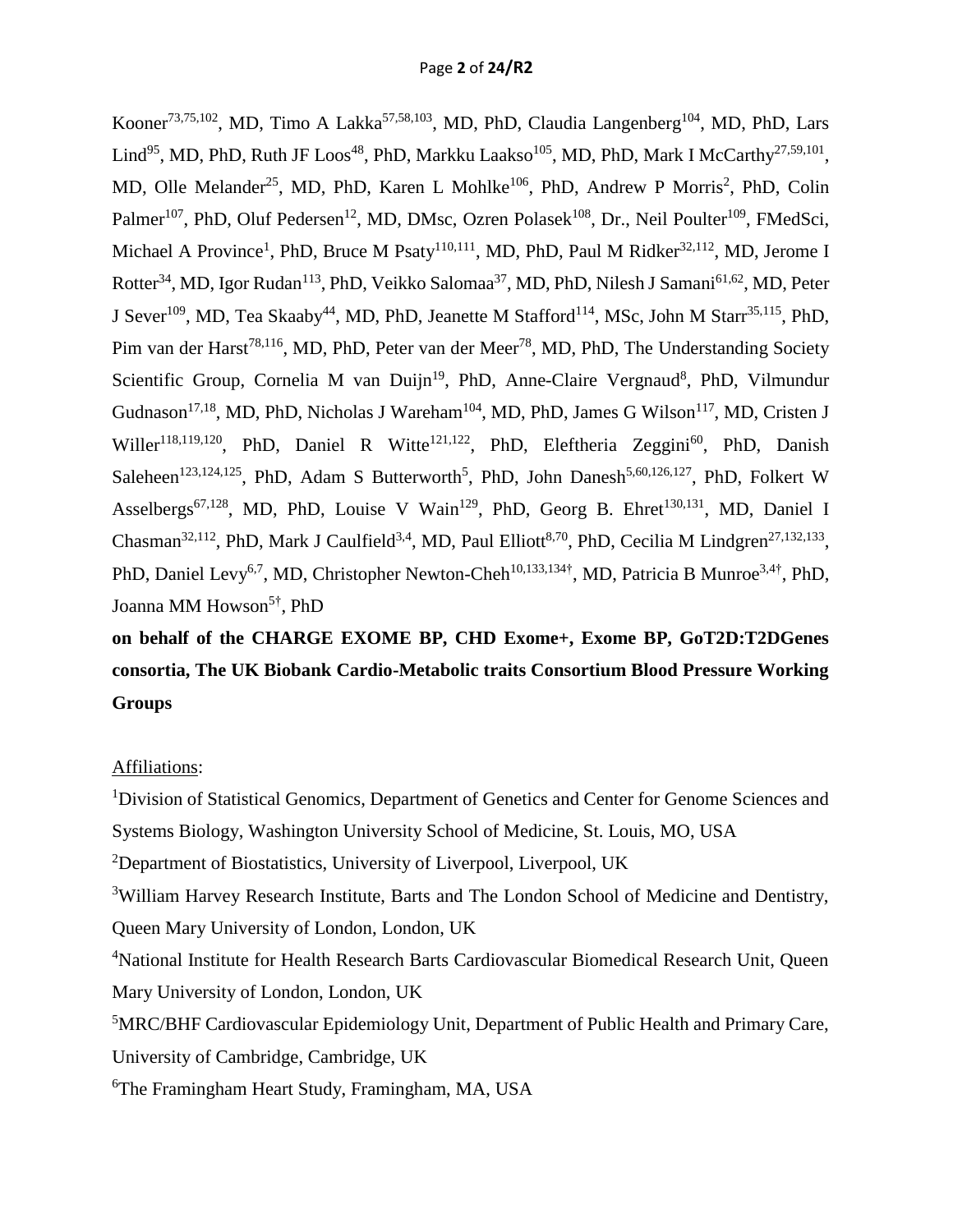<sup>7</sup>The Population Sciences Branch, Division of Intramural Research, National Heart, Lung, and Blood Institute, National Institutes of Health, Bethesda, MD, USA

<sup>8</sup>Department of Epidemiology and Biostatistics, School of Public Health, Imperial College London, London, UK

<sup>9</sup>Department of Hygiene and Epidemiology, University of Ioannina Medical School, Ioannina, **Greece** 

<sup>10</sup>Center for Genomic Medicine, Massachusetts General Hospital, Boston, MA, USA

<sup>11</sup>Department of Medicine, Harvard Medical School, Boston, MA, USA

 $12$ The Novo Nordisk Foundation Center for Basic Metabolic Research, Faculty of Health and Medical Sciences, University of Copenhagen, Copenhagen, Denmark

<sup>13</sup>Medical Research Council Integrative Epidemiology Unit, School of Social and Community Medicine, University of Bristol, Oakfield House, Oakfield Grove, Bristol, UK

<sup>14</sup>Centre for Cardiovascular Genetics, Institute of Cardiovascular Science, University College London, London, UK

<sup>15</sup>Department of Biostatistics and Center for Statistical Genetics, University of Michigan, Ann Arbor, MI, USA

<sup>16</sup>Saw Swee Hock School of Public Health, National University of Singapore, Singapore, Singapore

<sup>17</sup> Icelandic Heart Association, Kopavogur, Iceland

<sup>18</sup>Faculty of Medicine, University of Iceland, Reykjavik, Iceland

<sup>19</sup>Genetic Epidemiology Unit, Department of Epidemiology, Erasmus Medical Center, Rotterdam, Netherlands

 $^{20}$ Department of Life Sciences, Brunel University London, London, UK

<sup>21</sup>Section of Investigative Medicine, Department of Medicine, Imperial College London, London, UK

 $^{22}$ Department of Clinical Biochemistry, Lillebaelt Hospital, Vejle, Denmark

<sup>23</sup>Institute of Regional Health Research, University of Southern Denmark, Odense, Denmark

<sup>24</sup>Department of Nutrition and Dietetics, School of Health Science and Education, Harokopio University, Athens, Greece

<sup>25</sup>University of Lund, Department of Clinical Sciences, Malmö, Sweden

<sup>26</sup>Department of Medicine, University of Verona, Verona, Italy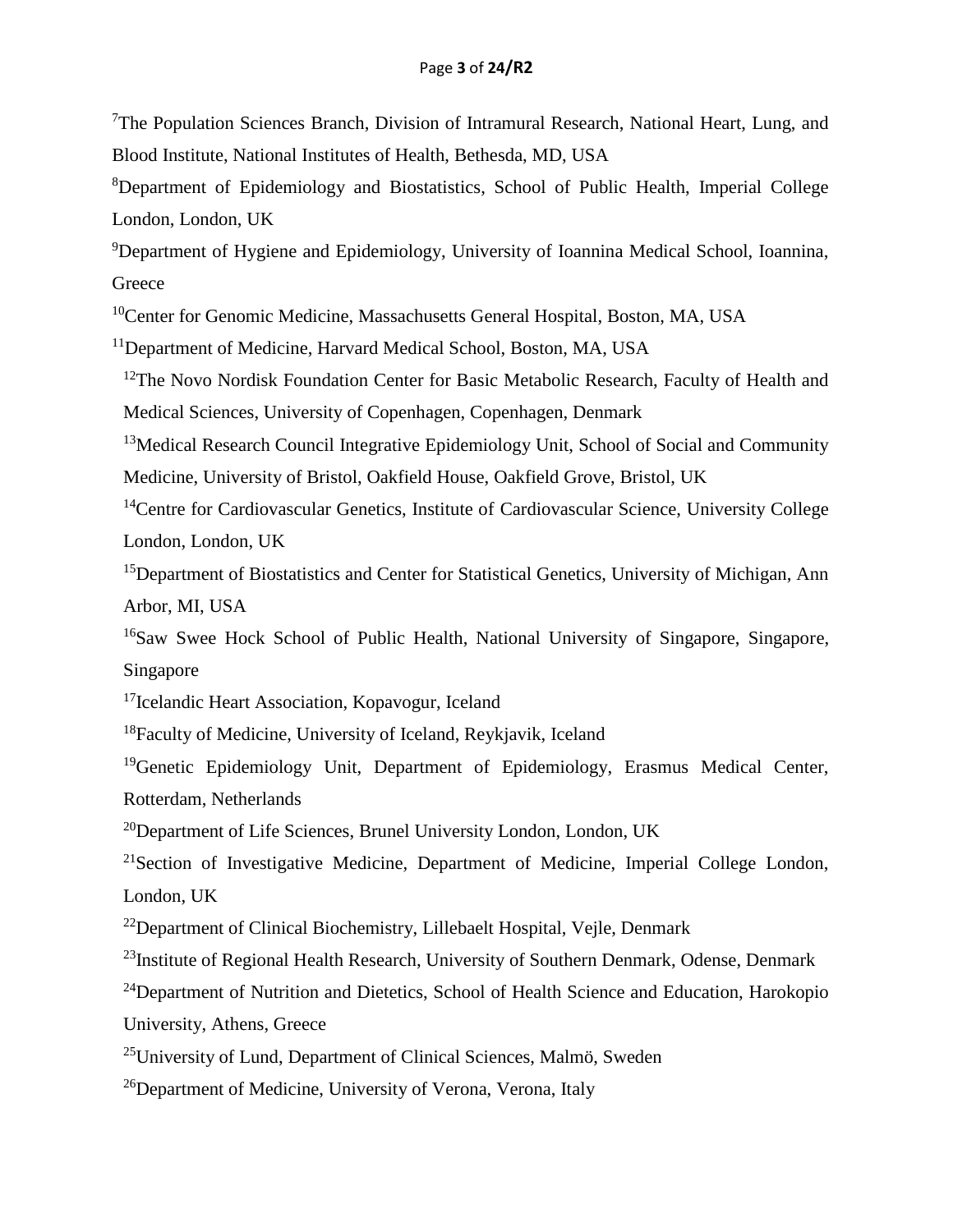<sup>27</sup>Wellcome Trust Centre for Human Genetics, University of Oxford, Oxford, UK

<sup>28</sup>Research Unit of Biomedicine, and Biocenter of Oulu, Oulu of University, 90014 Oulu, Finland

 $^{29}$ Medical Research Center (MRC) and Oulu University Hospital, Oulu, Finland

<sup>30</sup>Department of Gastroenterology and Metabolism, Poznan University of Medical Sciences, Poznan, Poland

<sup>31</sup>Vanderbilt Epidemiology Center, Institute for Medicine and Public Health, Vanderbilt University Medical Center, Nashville, TN, USA

<sup>32</sup>Division of Preventive Medicine, Brigham and Women's Hospital, Boston, MA, USA

<sup>33</sup>Human Genetics Center, School of Public Health, The University of Texas Health Science Center at Houston, Houston, TX, USA

<sup>34</sup>Institute for Translational Genomics and Population Sciences and Department of Pediatrics, Harbor-UCLA Medical Center, Torrance, CA, USA

<sup>35</sup>Centre for Cognitive Ageing and Cognitive Epidemiology, University of Edinburgh, Edinburgh, UK

<sup>36</sup>Centre for Genomic and Experimental Medicine, University of Edinburgh, Edinburgh, UK

<sup>37</sup>Department of Health, National Institute for Health and Welfare, Helsinki, Finland

<sup>38</sup>Institute of Molecular Medicine Finland, Helsinki, Finland

<sup>39</sup>Department of Internal Medicine, Division of Cardiovascular Medicine, University of Michigan, Ann Arbor, MI, USA

<sup>40</sup>Steno Diabetes Center, Copenhagen, Gentofte, Denmark

<sup>41</sup>Department of Primary Health Care, Vaasa Central Hospital, Vaasa, Finland

<sup>42</sup>Diabetes Center, Vaasa Health Care Center, Vaasa, Finland.

<sup>43</sup>Division of Public Health Sciences, Fred Hutchinson Cancer Research Center, Seattle, Washington, USA

<sup>44</sup>Research Centre for Prevention and Health, The Capital Region of Denmark, Copenhagen, Denmark

<sup>45</sup>Department of Clinical Experimental Research, Rigshospitalet, Glostrup, Denmark

 $^{46}$ Epidemiology & Prevention Center for Genomics and Personalized Medicine Research, Wake

Forest Baptist Medical Center, Medical Center Boulevard, Winston-Salem, NC, USA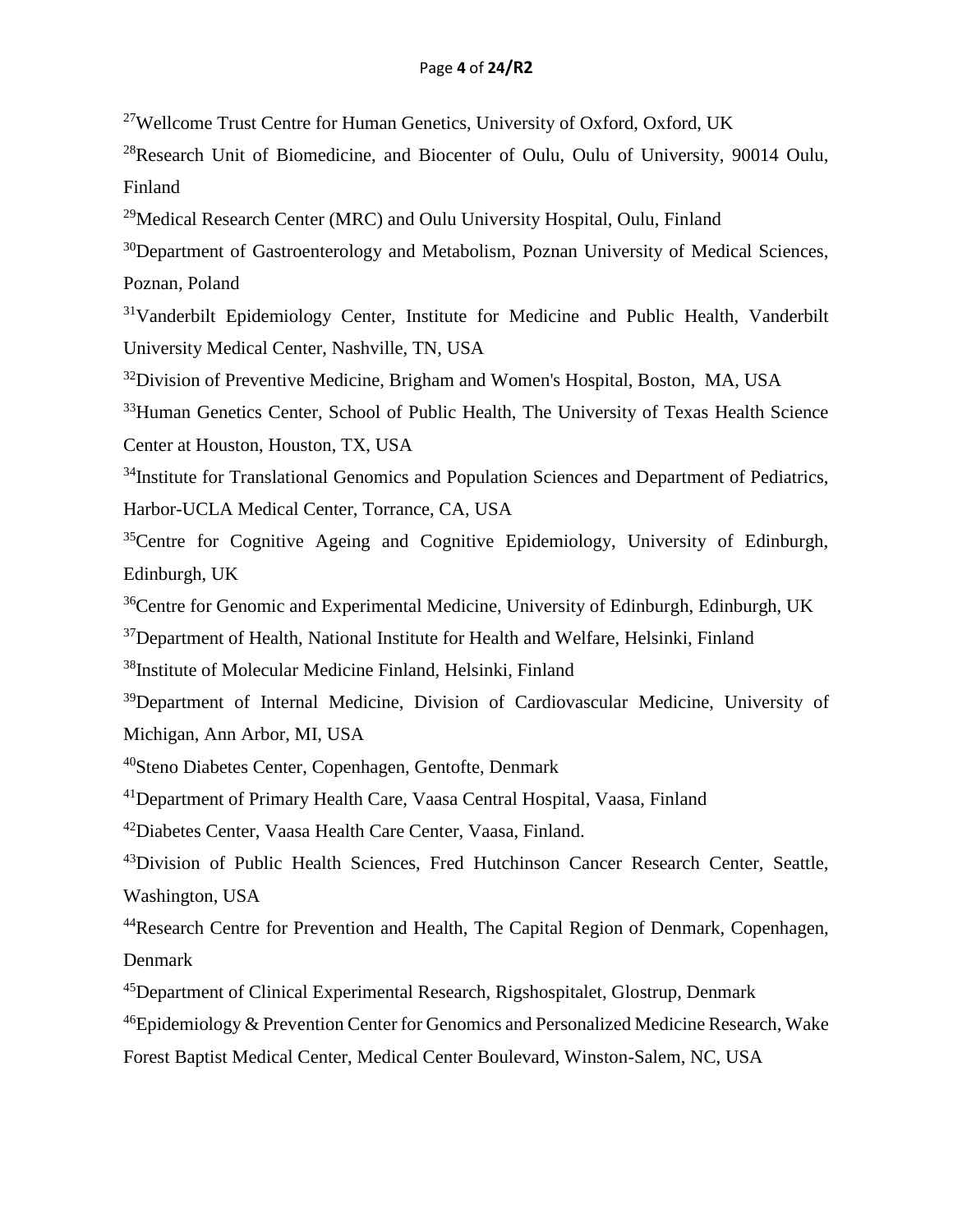<sup>47</sup>Medical Genomics and Metabolic Genetics Branch, National Human Genome Research Institute, NIH, Bethesda, MD, USA

<sup>48</sup>Charles Bronfman Institute for Personalized Medicine, Icahn Shool of Medicine at Mount Sinai, New York, NY, USA

<sup>49</sup>Division of Epidemiology, Department of Medicine, Vanderbilt-Ingram Cancer Center, Vanderbilt Epidemiology Center, Vanderbilt University School of Medicine, Nashville, TN, USA

<sup>50</sup>Estonian Genome Center, University of Tartu, Tartu, Estonia

<sup>51</sup>Section of Biology and Genetics, Department of Neuroscience, Biomedicine and Movement, University of Verona, Verona, Italy

<sup>52</sup>Department of Data Science, University of Mississippi Medical Center, Jackson, MS, USA

 $53$ Department of Twin Research & Genetic Epidemiology, King's College London, UK

<sup>54</sup>British Heart Foundation Glasgow Cardiovascular Research Centre, Institute of Cardiovascular and Medical Sciences, College of Medical, Veterinary and Life Sciences, University of Glasgow, Glasgow, UK

<sup>55</sup>Department of Medicine, Columbia University Medical Center, New York, NY, USA

<sup>56</sup>Department of Clinical Sciences, Genetic and Molecular Epidemiology Unit, Lund University, Malmö, Sweden

<sup>57</sup>Kuopio Research Institute of Exercise Medicine, Kuopio, Finland

<sup>58</sup>Department of Clinical Physiology and Nuclear Medicine, Kuopio University Hospital, Kuopio, Finland

<sup>59</sup>Oxford Centre for Diabetes, Endocrinology and Metabolism, Radcliffe Department of Medicine, University of Oxford, Oxford, UK

<sup>60</sup>Wellcome Trust Sanger Institute, Hinxton, Cambridge, UK

<sup>61</sup>Department of Cardiovascular Sciences, University of Leicester, Leicester, UK

 $62$ NIHR Leicester Biomedical Research Centre, Glenfield Hospital, Leicester, UK

<sup>63</sup>Department of Biostatistics, University of Washington, Seattle, WA, USA

<sup>64</sup>Department of Epidemiology, School of Public Health, University of Michigan, Ann Arbor, MI, USA

<sup>65</sup>University of Eastern Finland and Kuopio University Hospital, Kuopio, Finland

<sup>66</sup>Department of Haematology, University of Cambridge, Cambridge, UK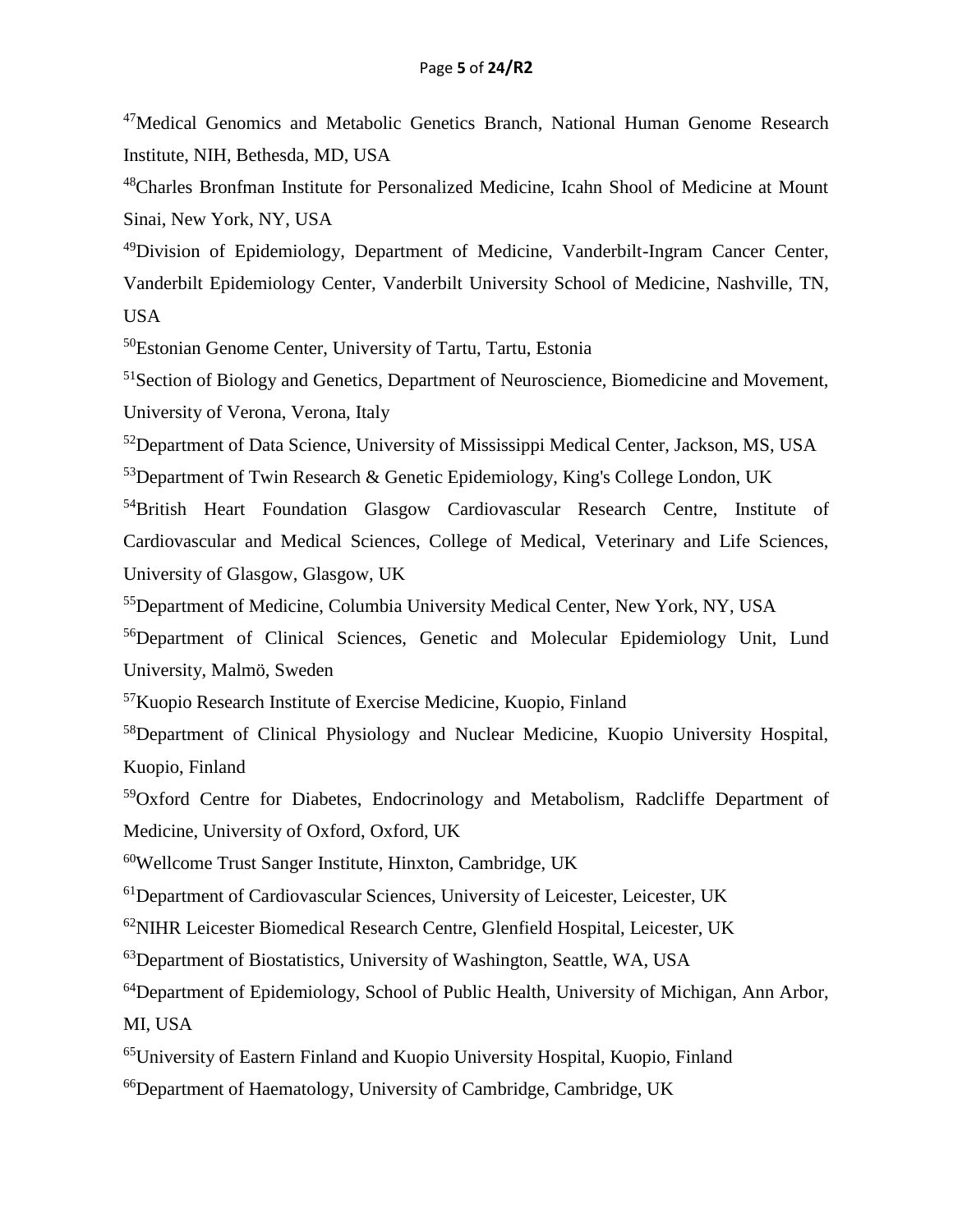<sup>67</sup>Department of Cardiology, University Medical Center Utrecht, Utrecht, Netherlands <sup>68</sup>Folkhälsan Research Centre, Helsinki, Finland

<sup>69</sup>Department of Endocrinology, Helsinki University Central Hospital, Helsinki, Finland.

 $70$ MRC-PHE Centre for Environment and Health, Imperial College London, London, UK

 $71$ Interfaculty Institute for Genetics and Functional Genomics, University Medicine and Ernst-Moritz-Arndt-University Greifswald, Greifswald, Germany

<sup>72</sup>DZHK (German Centre for Cardiovascular Research), Partner Site Greifswald, Greifswald, Germany

<sup>73</sup>Department of Cardiology, Ealing Hospital, London North West Healthcare NHS Trust, London, UK

<sup>74</sup>Human Genome Sequencing Center, Baylor College of Medicine, Houston, TX, USA

75 Imperial College Healthcare NHS Trust, London, UK

<sup>76</sup>University of Dundee, Ninewells Hospital & Medical School, Dundee, UK

<sup>77</sup>Medical Department, Lillebaelt Hospital, Vejle, Denmark

<sup>78</sup>University of Groningen, University Medical Center Groningen, Department of Cardiology, Groningen, Netherlands

<sup>79</sup>Psychology, University of Edinburgh, Edinburgh, UK

<sup>80</sup>Department of Internal Medicine B - Cardiology, Pneumology, Infectious Diseases, Intensive Care Medicine, University Medicine Greifswald, Greifswald, Germany

<sup>81</sup>Mathematical and Statistical Computing Laboratory, Center for Information Technology, National Institutes of Health, Bethesda, MD, USA

<sup>82</sup>Institute for Aging Research, Hebrew SeniorLife, Harvard Medical School, Boston, MA, USA

83Vanderbilt Epidemiology Center, Institute for Medicine and Public Health, Vanderbilt University Medical Center, Nashville, TN, USA

<sup>84</sup>Brown Foundation Institute of Molecular Medicine, McGovern Medical School, University of Texas Health Science Center at Houston, Texas, Houston, TX, USA

<sup>85</sup>Department of Epidemiology, University of North Carolina, Chapel Hill, NC, USA

<sup>86</sup>Department of Nutrition, Harvard T.H. Chan School of Public Health, Boston, Massachusetts, USA

 $87$ Department of Public Health & Clinical Medicine, Umeå University, Umeå, Sweden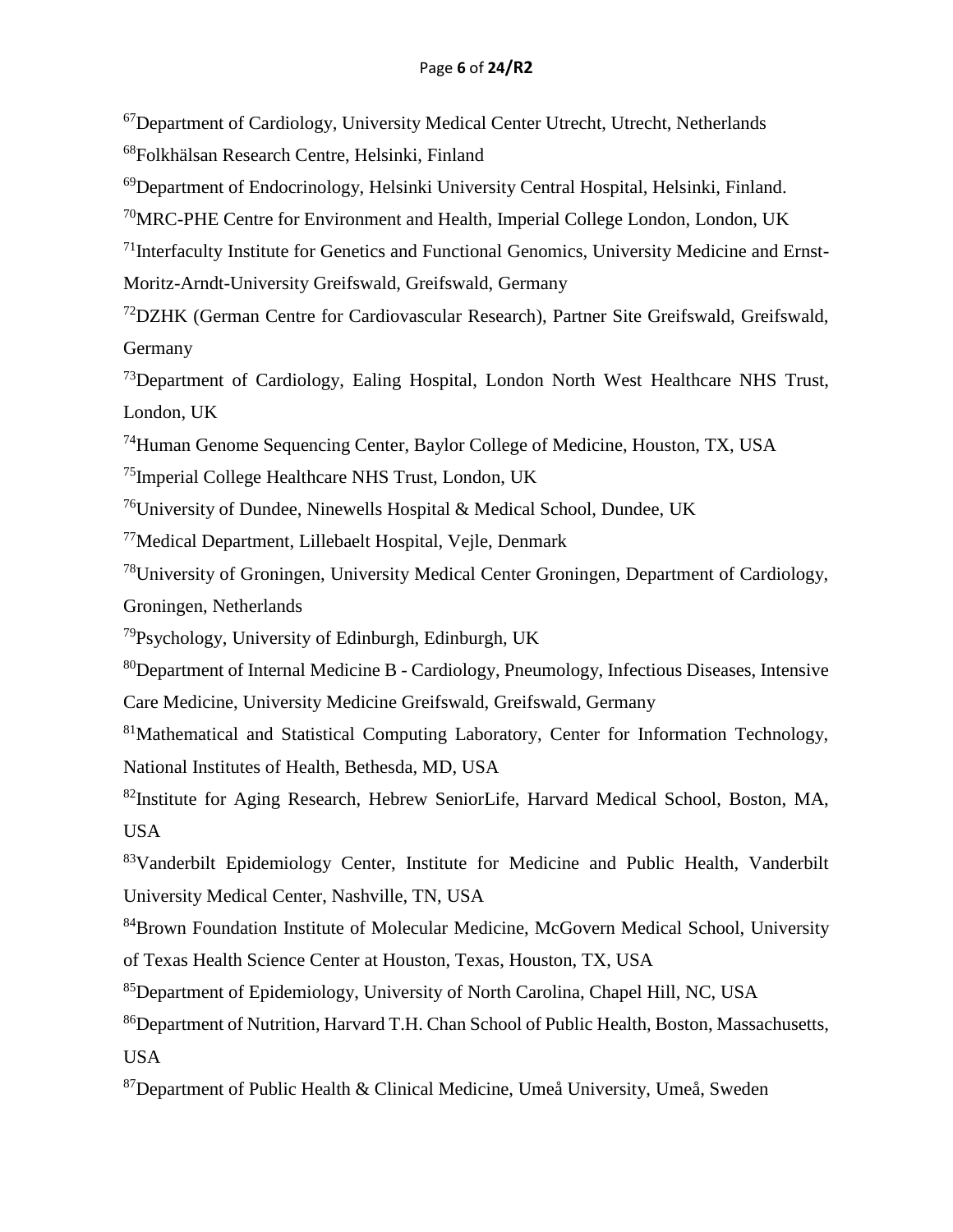<sup>88</sup>Department of Nephrology and Dialysis, Università Cattolica del Sacro Cuore, Roma, Italy <sup>89</sup>Department of Clinical Sciences, Diabetes and Endocrinology, Lund University Diabetes Centre, Malmö, Sweden

<sup>90</sup>Finnish Institute for Molecular Medicine (FIMM), Helsinki University, Helsinki, Finland

<sup>91</sup>Department of Biobank Research, Umeå University, Umeå, Sweden

<sup>92</sup>Medical Research Council Human Genetics Unit, Institute of Genetics and Molecular Medicine, University of Edinburgh, Edinburgh, UK

<sup>93</sup>Tampere University Hospital, Tampere, Finland

<sup>94</sup>Department of Medicine, Division of Cardiovascular Medicine, Stanford University School of Medicine, Stanford, California, USA

<sup>95</sup>Department of Medical Sciences, Molecular Epidemiology and Science for Life Laboratory, Uppsala University, Uppsala, Sweden

<sup>96</sup>Chronic Disease Prevention Unit, National Institute for Health and Welfare, Helsinki, Finland <sup>97</sup>Dasman Diabetes Institute, Dasman, Kuwait

<sup>98</sup>Diabetes Research Group, King Abdulaziz University, Jeddah, Saudi Arabia

<sup>99</sup>Department of Neurosciences and Preventive Medicine, Danube University Krems, Krems, Austria

<sup>100</sup>Center for Life Course Health Research, Faculty of Medicine, University of Oulu, Oulu, Finland

<sup>101</sup>Oxford NIHR Biomedical Research Centre, Oxford University Hospitals Trust, Oxford, UK <sup>102</sup>National Heart and Lung Institute, Imperial College London, Hammersmith Hospital Campus, London, UK

<sup>103</sup>Institute of Biomedicine/Physiology, University of Eastern Finland, Kuopio, Finland

<sup>104</sup>MRC Epidemiology Unit, University of Cambridge School of Clinical Medicine, Institute of Metabolic Science, Cambridge Biomedical Campus, Cambridge, UK

<sup>105</sup>Department of Medicine, University of Eastern Finland and Kuopio University Hospital, Kuopio, Finland

<sup>106</sup>Department of Genetics, University of North Carolina, Chapel Hill, NC, USA

<sup>107</sup>Medical Research Institute, University of Dundee, Ninewells Hospital and Medical School, Dundee, Scotland, UK

<sup>108</sup>Faculty of Medicine, University of Split, Split, Croatia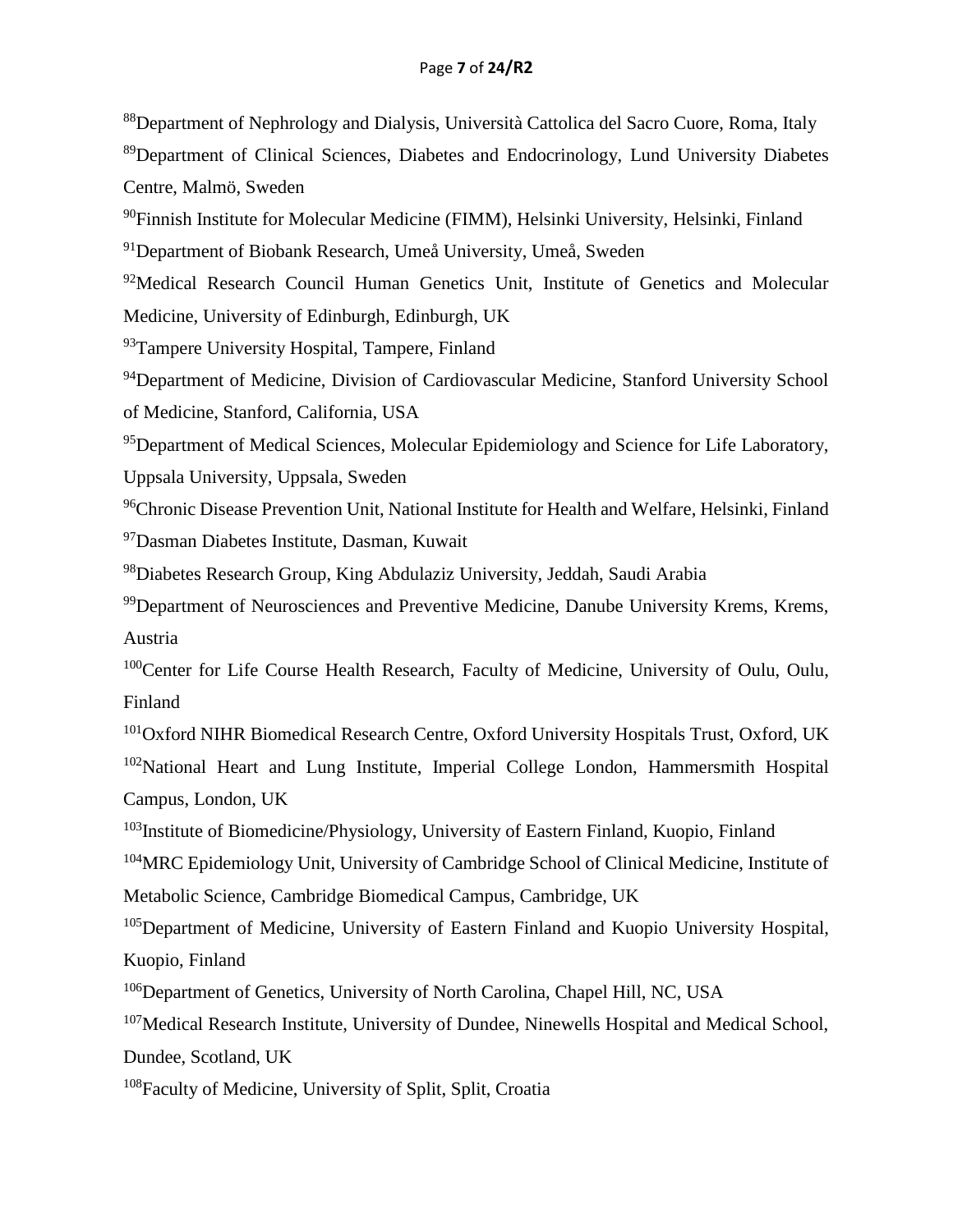<sup>109</sup>International Centre for Circulatory Health, Imperial College London, UK

<sup>110</sup>Cardiovascular Health Research Unit, Departments of Medicine, Epidemiology and Heatlh Services, University of Washington, Seattle, WA, USA

<sup>111</sup>Kaiser Permanente Washington Health Research Institute, Seattle, WA, USA

<sup>112</sup>Harvard Medical School, Boston, MA, USA

<sup>113</sup>Usher Institute of Population Health Sciences and Informatics, University of Edinburgh, Edinburgh, UK

<sup>114</sup>Division of Public Health Sciences, Department of Biostatistical Sciences, Wake Forest School of Medicine, Winston-Salem, NC, USA

<sup>115</sup>Alzheimer Scotland Research Centre, University of Edinburgh, Edinburgh, UK

<sup>116</sup>University of Groningen, University Medical Center Groningen, Department of Genetics, Groningen, Netherlands

<sup>117</sup>Department of Physiology and Biophysics, University of Mississippi Medical Center, Jackson, MS, USA

<sup>118</sup>Department of Internal Medicine, Division of Cardiovascular Medicine, University of Michigan, Ann Arbor, MI, USA

<sup>119</sup>Department of Computational Medicine and Bioinformatics, University of Michigan, Ann Arbor, MI, USA

<sup>120</sup>Department of Human Genetics, University of Michigan, Ann Arbor, MI, USA

<sup>121</sup>Department of Public Health, Aarhus University, Aarhus, Denmark

<sup>122</sup>Danish Diabetes Academy, Odense, Denmark

<sup>123</sup>Department of Biostatistics and Epidemiology, Perelman School of Medicine, University of Pennsylvania, Philadelphia, PA, USA

<sup>124</sup>Centre for Non-Communicable Diseases, Karachi, Pakistan

 $125$ Department of Public Health and Primary Care, University of Cambridge, Cambridge, UK

<sup>126</sup>NIHR Blood and Transplant Research Unit in Donor Health and Genomics, University of Cambridge, Cambridge, UK

 $127$ British Heart Foundation, Cambridge Centre for Excellence, Department of Medicine, University of Cambridge, Cambridge, UK

<sup>128</sup>Institute of Cardiovascular Science, Faculty of Population Health Sciences, University College London, London, UK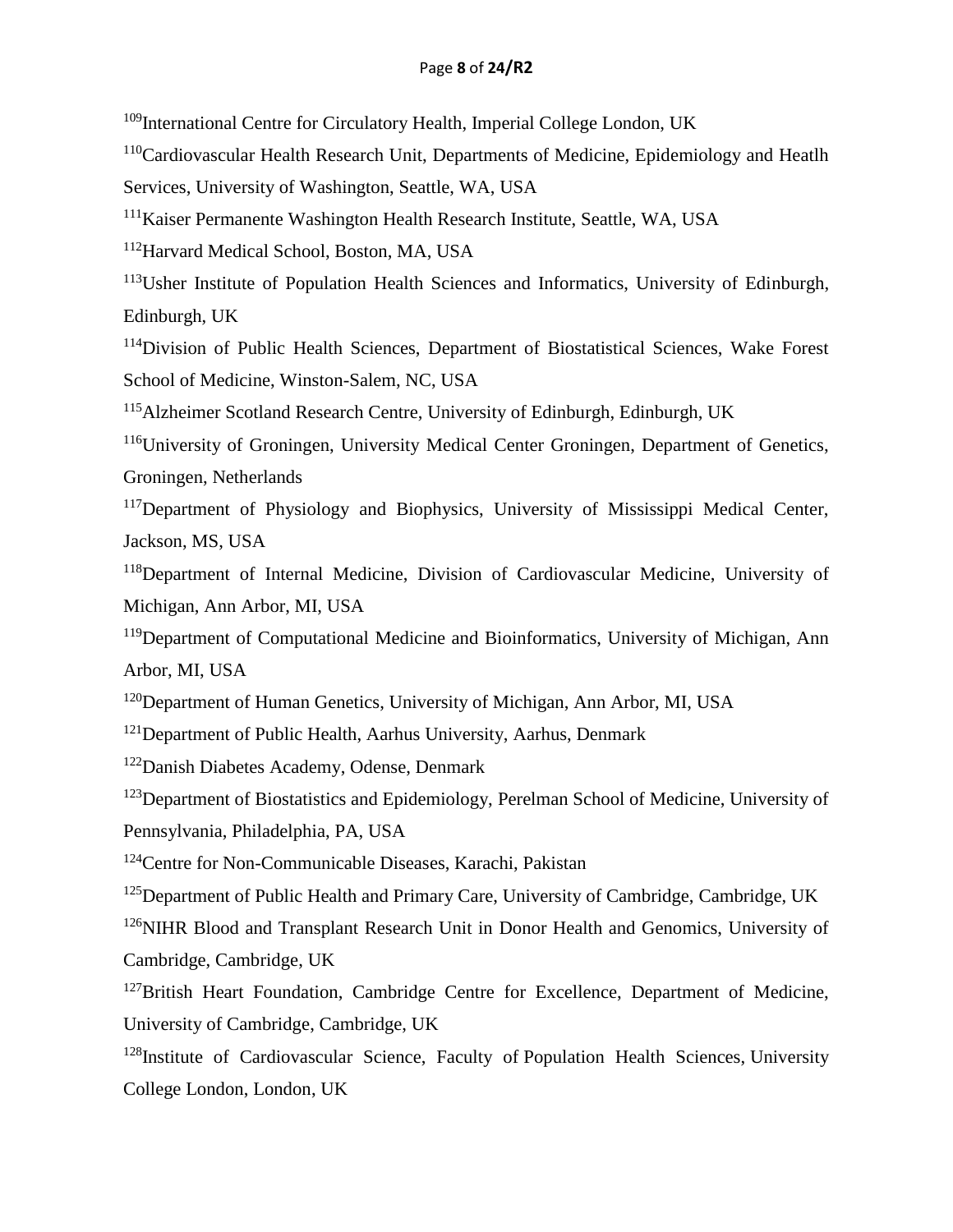<sup>129</sup>Department of Health Sciences, University of Leicester, Leicester, UK

<sup>130</sup>Center for Complex Disease Genomics, McKusick-Nathans Institute of Genetic Medicine,

Johns Hopkins University School of Medicine, Baltimore, MD, USA

<sup>131</sup>Cardiology, Department of Medicine, Geneva University Hospital, Geneva, Switzerland

<sup>132</sup>Big Data Institute at the Li Ka Shing Centre for Health Information and Discovery, University of Oxford, Oxford, UK.

<sup>133</sup>Program in Medical and Population Genetics, Broad Institute of Harvard and MIT, Cambridge, MA, USA

<sup>134</sup>Cardiovascular Research Center, Massachusetts General Hospital, Boston, MA, USA.

†These coauthors jointly supervised the project

\*Correspondence:

Aldi T Kraja, DSc, PhD Division of Statistical Genomics, Department of Genetics, Center for Genome Sciences and Systems Biology Washington University School of Medicine, St. Louis, MO, USA [aldi@wustl.edu,](mailto:aldi@wustl.edu) Phone: (314) 362-2498, Fax: (314) 362-4227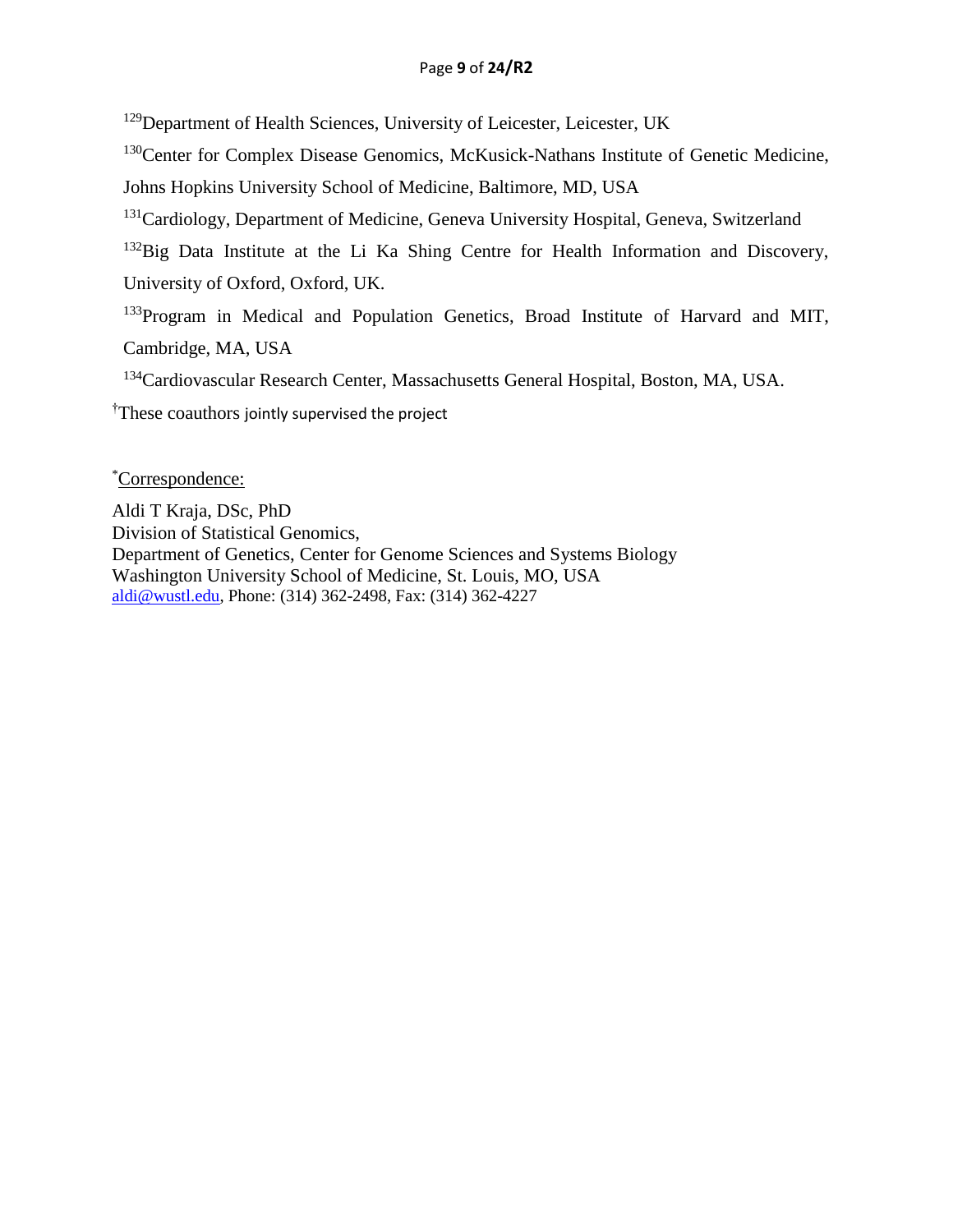## **Abstract**

**Background**: Genome-wide association studies have recently identified over 400 loci that harbor DNA sequence variants that influence blood pressure (BP). Our earlier work identified and validated 56 single nucleotide variants (SNVs) associated with BP from meta-analyses of Exome Chip genotype data. An additional 100 variants yielded suggestive evidence of association.

**Methods and Results**: Here, we augment the sample with 140,886 European individuals from the UK Biobank, in whom 77 of the 100 suggestive SNVs were available for association analysis with systolic or diastolic blood pressure (SBP, DBP) or pulse pressure (PP). We performed two metaanalyses, one in individuals of European, South Asian, African and Hispanic descent (panancestry, ~475,000), and the other in the subset of individuals of European descent (~423,000).

Twenty-one SNVs were genome-wide significant  $(P < 5x10^{-8})$  for BP, of which four are new BP loci: rs9678851 (missense, *SLC4A1AP*), rs7437940 (*AFAP1*), rs13303 (missense, *STAB1*) and rs1055144 (*7p15.2*). In addition, we identified a potentially independent novel BP-associated SNV (rs3416322 (missense, *SYNPO2L*) at a known locus, uncorrelated with the previously reported SNVs. Two SNVs are associated with expression levels of nearby genes, and SNVs at three loci are associated with other traits. One SNV with a minor allele frequency  $< 0.01$ , (rs3025380 at *DBH*) was genome-wide significant.

**Conclusions**: We report four novel loci associated with BP regulation, and one independent variant at an established BP locus. This analysis highlights several candidate genes with variation that alter protein function or gene expression for potential follow-up.

**Key words from the journal subject terms and two additional in red color**: "Blood Pressure", "Genetics", "Genetic, Association Studies", "Gene Expression and Regulation", "Exome chip", "UK Biobank".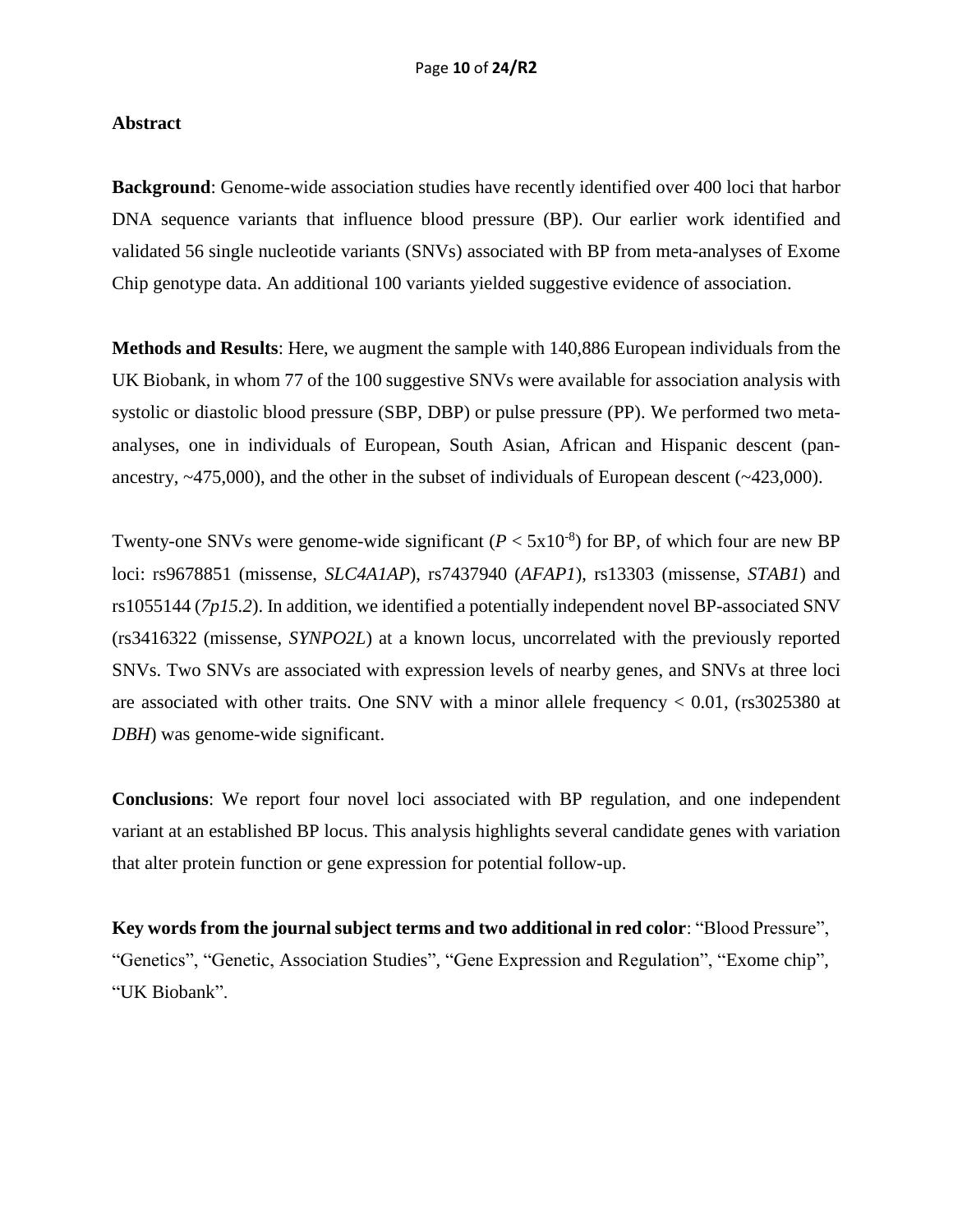High blood pressure (BP) is a major risk factor for coronary artery disease, heart failure, stroke, renal failure and premature mortality  $<sup>1</sup>$ . High BP has been estimated to cause 10.7 million deaths</sup> worldwide in 2015<sup>2, 3</sup>. Pharmacologic interventional trials of BP-lowering therapies in patients with hypertension have demonstrated reductions in cardiovascular complications, including mortality<sup>4</sup>. While several anti-hypertensive drug classes exist, variability in treatment response by individual patients and ethnic/racial groups, and residual risks, suggest that identification of previously unrecognized BP regulatory pathways could identify novel targets and pave the way for new treatments for cardiovascular disease prevention.

Genetic association studies have identified over 400 loci at  $P < 5x10^{-8}$  that influence BP <sup>5-11</sup>. Two recent reports independently performed discovery analyses, in sample sizes of up to ~146k (CHARGE Exome BP consortium) and ~192k individuals (the European-led Exome consortia [contributory consortia, CHD Exome+, ExomeBP, and GoT2D:T2DGenes])<sup>8, 9</sup>. All samples were genotyped on the Illumina Exome array that was designed to interrogate rare and low frequency non-synonymous and other putative functional variants, as well as non-coding variants for association with biomedical traits. They each identified  $\sim 80$  promising single nucleotide variant (SNV) associations with systolic blood pressure (SBP), diastolic blood pressure (DBP), pulse pressure (PP) or hypertension and took them forward for replication in the reciprocal consortium <sup>8, 9</sup> resulting in the identification of 56 novel BP-associated loci across the two reports, including associations with coding and rare SNVs. A total of 100 SNVs remained of interest, but did not achieve genome-wide significance. Increasing the sample size, is likely to identify additional BP-associated SNVs among these variants.

In the current report, we augmented the sample size of these studies with up to 140,886 European individuals from the UK Biobank, and analyzed 77 SNVs available in the UK Biobank for association with SBP, DBP and PP, in a total sample size of up to ~475,000 individuals (up to ~423,000 EUR).

# **Materials and Methods**

*Samples*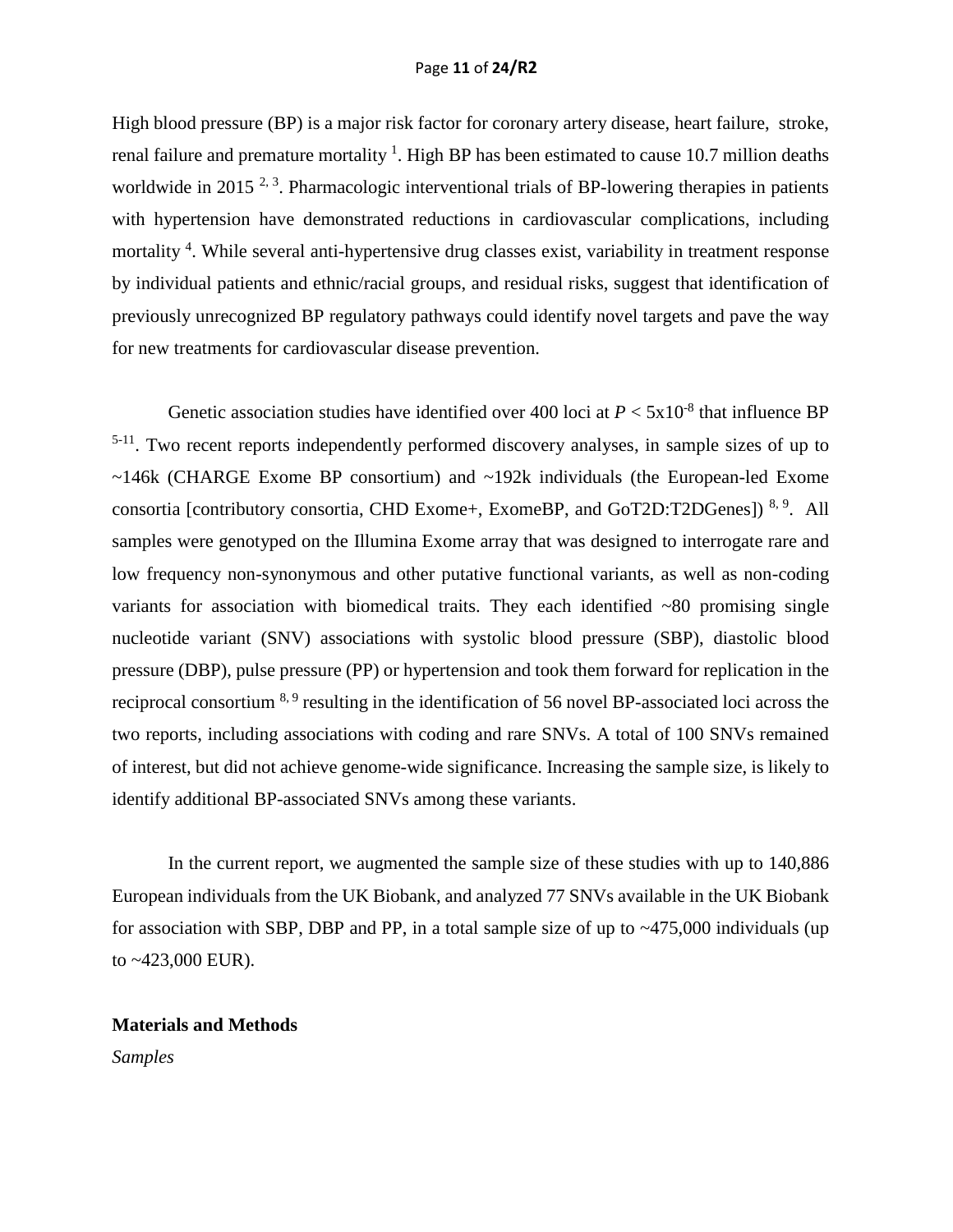These analyses consisted of a meta-analysis of results from three independent publications, the CHARGE Exome BP consortium<sup>8</sup>, European-led Exome consortia (contributory consortia, CHD Exome+, ExomeBP, and GoT2D:T2DGenes)<sup>9</sup> and the BP analyses from the UK Biobank Cardiometabolic consortium $^{11}$ .

The CHARGE Exome BP consortium included 120,473 individuals of EUR descent from 15 cohorts, 21,503 individuals of African (AFR) descent from 10 cohorts and 4,586 individuals of Hispanic (HIS) ancestry from 2 cohorts as previously described<sup>8</sup>. The European-led consortia included 165,276 individuals of EUR descent from 51 cohorts and 27,487 individuals of South Asian (SAS) descent from two cohorts <sup>9</sup>. The UK Biobank data included 140,886 unrelated individuals of EUR descent $11$ .

All samples from the CHARGE and European-led Exome consortia were genotyped on Exome arrays that includes  $\sim$  242,000 markers  $>$  90% of which are non-synonymous or splice variants, with enrichment for variants with MAF < 0.05. The UK Biobank used the Affymetrix UK Biobank Axiom Array (N~100,00), or the Affymetrix UK BiLEVE Axiom Array (N~50,000) to genotype ~800,000 SNVs with subsequent imputation based on UK10K sequencing and 1000 Genomes reference panels. SNVs with an imputation threshold INFO score of < 0.10 were filtered by the Warren et al. UK Biobank Nature Genetics 2017 manuscript, from which the SNV association statistics for UK Biobank were provided  $<sup>11</sup>$ . Imputation scores in the</sup> UK Biobank samples for the variants presented in Table 1 had INFO > 0.6. SNVs that produced significant results are highlighted in green in Supplemental Tables 1 and 2, with a median INFO of 1. The studies by Surendran *et al*., Liu *et al*. and Warren *et al*. examined genomic inflation factors in the contributing studies and the combined meta-analyses for each of the traits analysed. Genomic inflation ranged between 1.04 and 1.11 in these contributing studies and therefore did not suggest there were significant issues with population stratification  $8, 9, 11$ . In the current analyses, 77 non-validated BP-associated SNVs were available for analysis across all three datasets.

Institutional Review Board (IRB) approval was obtained from each participating cohort and informed consent was obtained from all subjects  $8, 9$ . The UK Biobank study has approval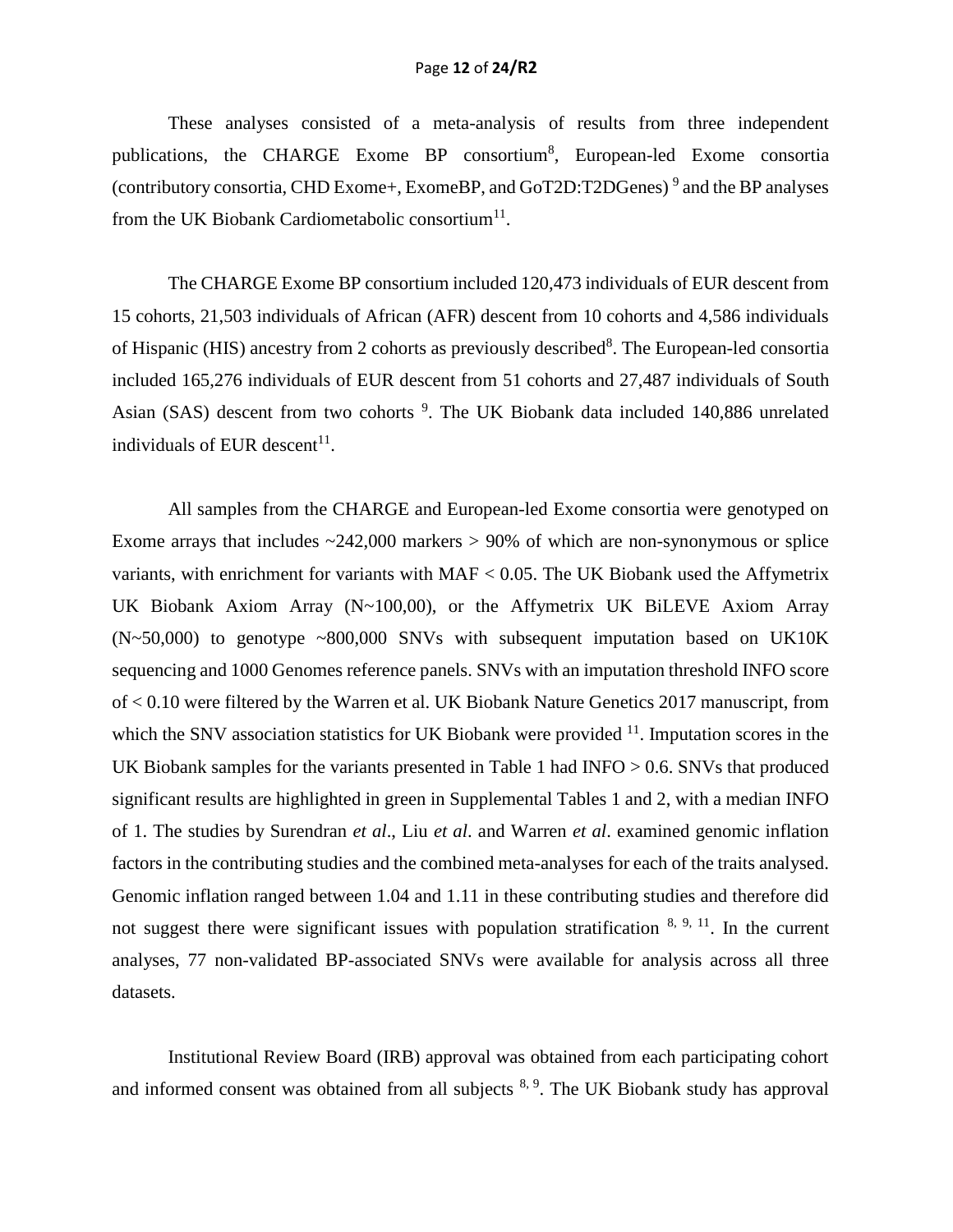from the North West Multi-Centre Research Ethics Committee and has Research Tissue Bank approval.

#### *Phenotypes*

Three BP traits were examined: systolic BP (SBP), diastolic BP (DBP) and pulse pressure (PP), where PP was calculated as the difference between SBP and DBP. For individuals taking anti-hypertensive therapies, 15 mm Hg and 10 mm Hg were added to the observed SBP and DBP, respectively, to estimate the BP that would be observed off anti-hypertensive therapy  $^{12, 13}$ . The traits were approximately normally distributed, and no transformations of the traits were performed.

#### *Statistical analyses*

In the CHARGE Exome BP consortium, in cohorts of unrelated individuals single SNV association tests were implemented via linear regression in R/PLINK/SNPTEST. For familybased cohorts linear mixed effects models in R was used to estimate kinship via R KINSHIP2 package and using the LMEKIN function, to account for familial correlations [\(https://cran.r](https://cran.r-project.org/web/packages/coxme/vignettes/lmekin.pdf)[project.org/web/packages/coxme/vignettes/lmekin.pdf;](https://cran.r-project.org/web/packages/coxme/vignettes/lmekin.pdf) Supplemental Table 21 of Liu *et al*. 8 ). The component studies of the European-led consortia (CHD Exome+, ExomeBP and GoT2D:T2D genes) used linear regression as implemented in PLINK <sup>14</sup> or linear mixed models as implemented in Genome-Wide Efficient Mixed Model Association (GEMMA) <sup>15</sup> or EPACTS (the Efficient Mixed-Model Association eXpedited, EMMAX)<sup>16</sup>, to test variants for association with BP traits. The UK Biobank study used linear regression models as implemented in SNPTEST<sup>17</sup>. All studies assumed an additive allelic effects model.

All studies adjusted for age,  $age^2$ , sex, body mass index and additional cohort-specific covariates including (where appropriate) principal components of genetic ancestry, field centers, genotyping array, or case/control status for samples ascertained on case/control status for a non-BP trait. Both study-level QC and central QC was performed prior to the meta-analyses being performed. Full details are given in the reports from the component consortia  $8,9,11$ .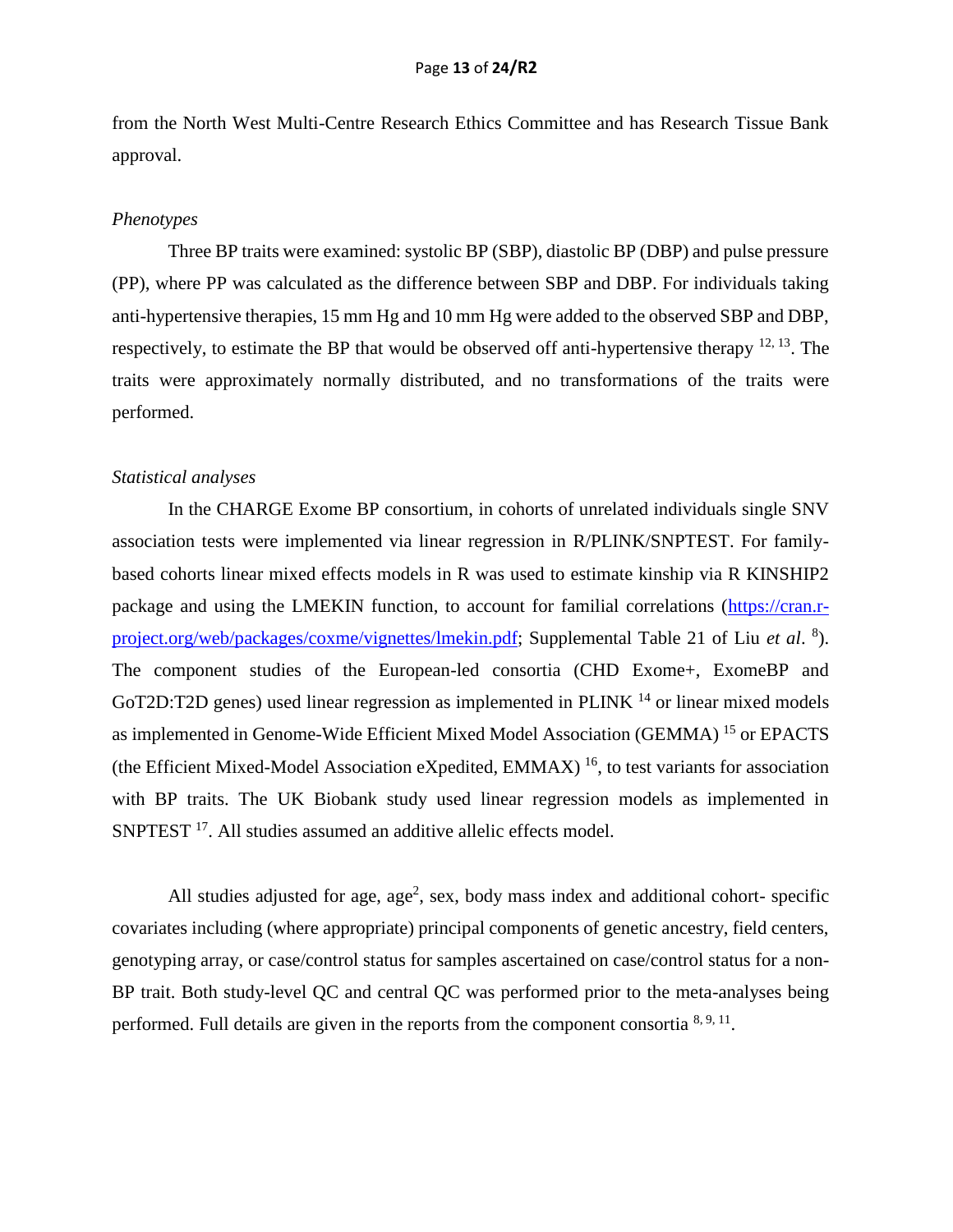#### Page **14** of **24/R2**

At the consortium level, meta-analyses of cohort-level association results were performed independently within CHARGE-Exome and the European-led Exome consortia using invervse variance-weighted fixed effects meta-analysis. These meta-analyses results were combined with the UK Biobank association results using fixed effects inverse variance weighted meta-analysis as implemented in METAL <sup>18</sup>. Two meta-analyses were performed, one pan-ancestry (AA, EUR, HIS, SAS), and a second of EUR ancestry. Statistical significance was set at genome-wide significance,  $P < 5x10^{-8}$ .

#### *Functional annotation*

Associated variants were annotated using HG38 dbSNP and Entrez Gene (NCBI). We interrogated publically available gene expression regulatory features from ENCODE and ROADMAP Epigenome projects using HaploReg<sup>19</sup> and RegulomeDB<sup>20</sup>. eQTLs were assessed using data from GTEx<sup>21</sup> GRASP<sup>22</sup>, Westra *et al.* <sup>23</sup>, Lappalainen *et al.* <sup>24</sup> and STARNET<sup>25</sup>. In addition we used the FHS eQTL results from microarray-based gene and exon expression levels in whole blood from  $5,257$  individuals  $^{26}$ . We queried whether any of the five BP-associated SNVs were eQTLs for genes in the five BP-associated regions, or whether they were in LD  $(r^2$ 0.8) with any of the eQTLs for genes in these regions. Where putative eQTLs were identified, we verified the BP-associated SNVs were in LD  $(r^2 > 0.8)$  with the top eQTL for that gene.

We interrogated publically available GWAS databases through PhenoScanner  $^{27}$ , a curated database holding publicly available results from large-scale genome-wide association studies facilitating "phenome scans". We report results for SNVs with *P*-value  $\leq 5x10^{-8}$ .

Capture HiC interactions were accessed from the Capture HiC Plotter (www.CHiCP.org). Javierre *et al* <sup>28</sup> used an interaction confidence score derived using CHiCAGO software <sup>29</sup>. The interactions with a CHiCAGO score  $\geq$  5 in at least one cell type were considered as highconfidence interactions.

#### **Results**

Association results for the 77 SNVs with the three BP traits are shown in Supplemental Table 1 for the pan-ancestry (PA: European, South Asian, African and Hispanic descent) metaanalysis and in Supplemental Table 2 for the European (EUR) meta-analysis. Twenty-one of the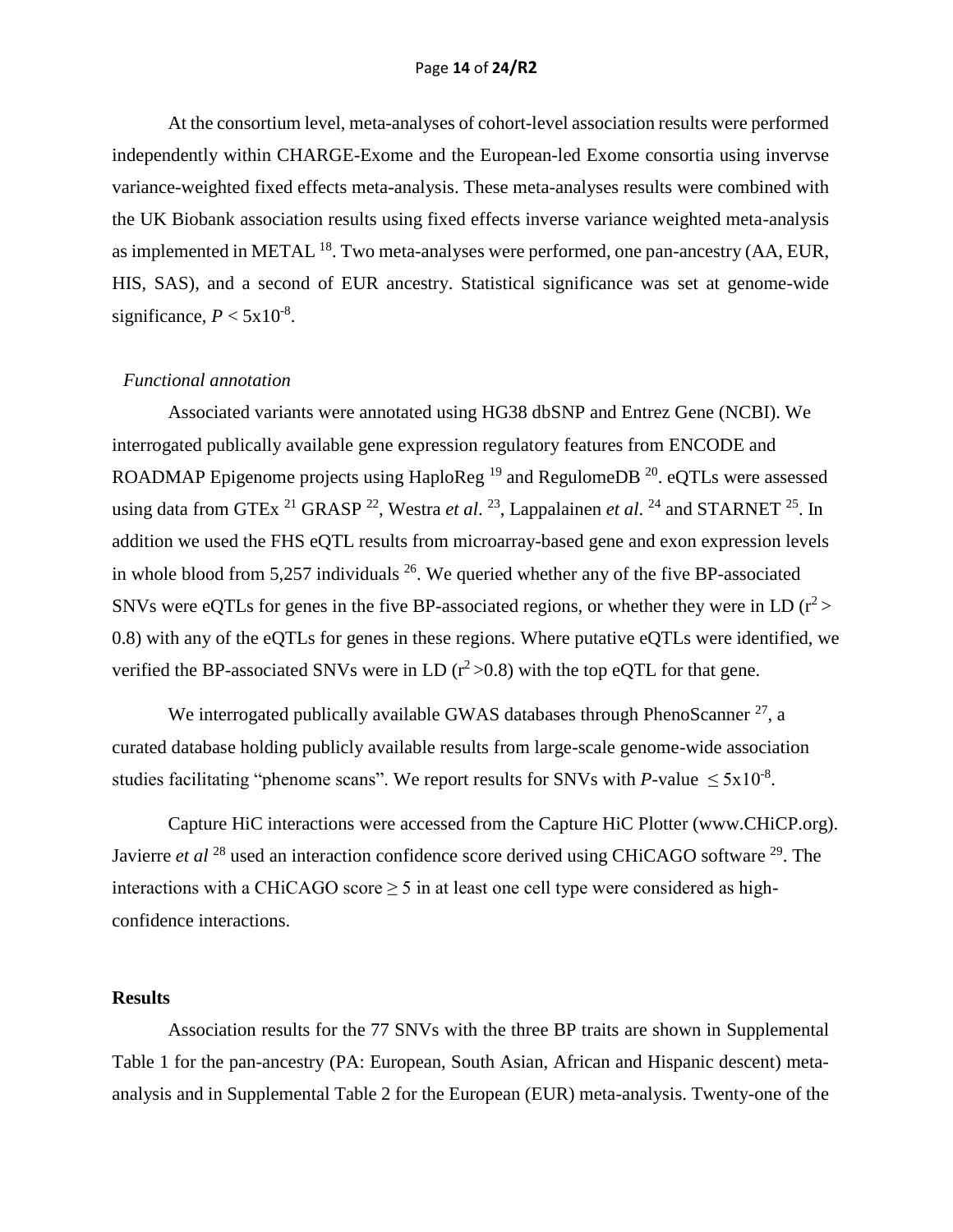77 SNVs were associated with at least one BP trait with genome wide significance,  $P < 5x10^{-8}$ and concordant directions of effects across the results from all contributing datasets (Table 1). Sixteen SNVs (*PKN2*, *ARHGEF3*, *AFAP1*, *ANKDD1B*, *LOC105375508*, *ZFAT*, *RABGAP1*, *DBH*, *SYNPO2L*, *BDNF-AS*, *AGBL2*, *NOX4*, *CEP164*, *HOXC4*, *CFDP1* and *COMT*) were genome-wide significant in both PA- and EUR samples. Two SNVs at *SLC4A1AP* and 7p15.2, respectively, were significant only in the PA sample; and three SNVs at *STAB1/NT5DC2*, *KDM5A* and *LACTB* only in the EUR sample. All the significant SNVs were common (minor allele frequencies  $\geq 0.19$ ), except the SNV at the *DBH* locus (PA, MAF = 0.0043). While this report was in preparation, 17 of these loci were published elsewhere  $^{7, 10, 11}$ . Four loci remain novel: rs9678851 (*SLC4A1AP*, missense), rs7437940 (*AFAP1*, intron), rs13303 (*STAB1*, missense) and rs1055144 (7p15.2, non-coding transcript; Supplemental Figures 1a-d). The *SLC4A1AP* (rs9678851) was associated with SBP and *AFAP1* (rs7437940) and 7p15.2 (rs1055144) were associated with PP. We also observed a potentially new independent BP association ( $r^2 \sim 0.001$  in 1000G EUR and PA samples) at a recently published locus rs34163229 (*SYNPO2L*, missense; Table 1; Supplemental Figure 1e). We used a conservative  $r^2 < 0.1$ threshold to minimize the possibility of an association due to corelation with a strongly associated established BP variant. Furthermore, conditional analyses within the ~140,000 UK Biobank participants with comprehensive genomic coverage suggested that the association with SBP of rs34163229 was independent of the established SNV, rs4746172. Regional association plots in UK Biobank are provided in Supplemental Figures 2a-e. Conditional analyses within the full dataset was not possible given the targeted nature of the Exome array which makes claims of independence provisional. Twenty-two of the 77 SNVs had minor allele frequency (MAF)  $\leq$ 0.01, and one rs3025380, a missense variant in DBH was confirmed as a BP-associatd locus.

Three of the five newly discovered BP-associated SNVs are missense variants, mapping to *SLC4A1AP, STAB1* and *SYNPO2L* (Table 1 and Supplemental Table 3). At *SLC4A1AP*, rs9678851 (C>A, Pro139Thr) has MAF=0.46 and the C allele is associated with an increase of 0.23 mmHg in SBP. This variant is correlated with two other missense variants in *C2orf16*  $(rs1919126$  and  $rs1919125$ ,  $r^2 = 0.81$  (EUR) based on 1000G <sup>30</sup>, for both). At *STAB1*, the C allele of rs13303 (T>C, Met2506Thr, with MAF=0.44) is associated with an increase of 0.15 mmHg in PP per minor allele in EUR. This residue is located in a conserved region of the protein  $31$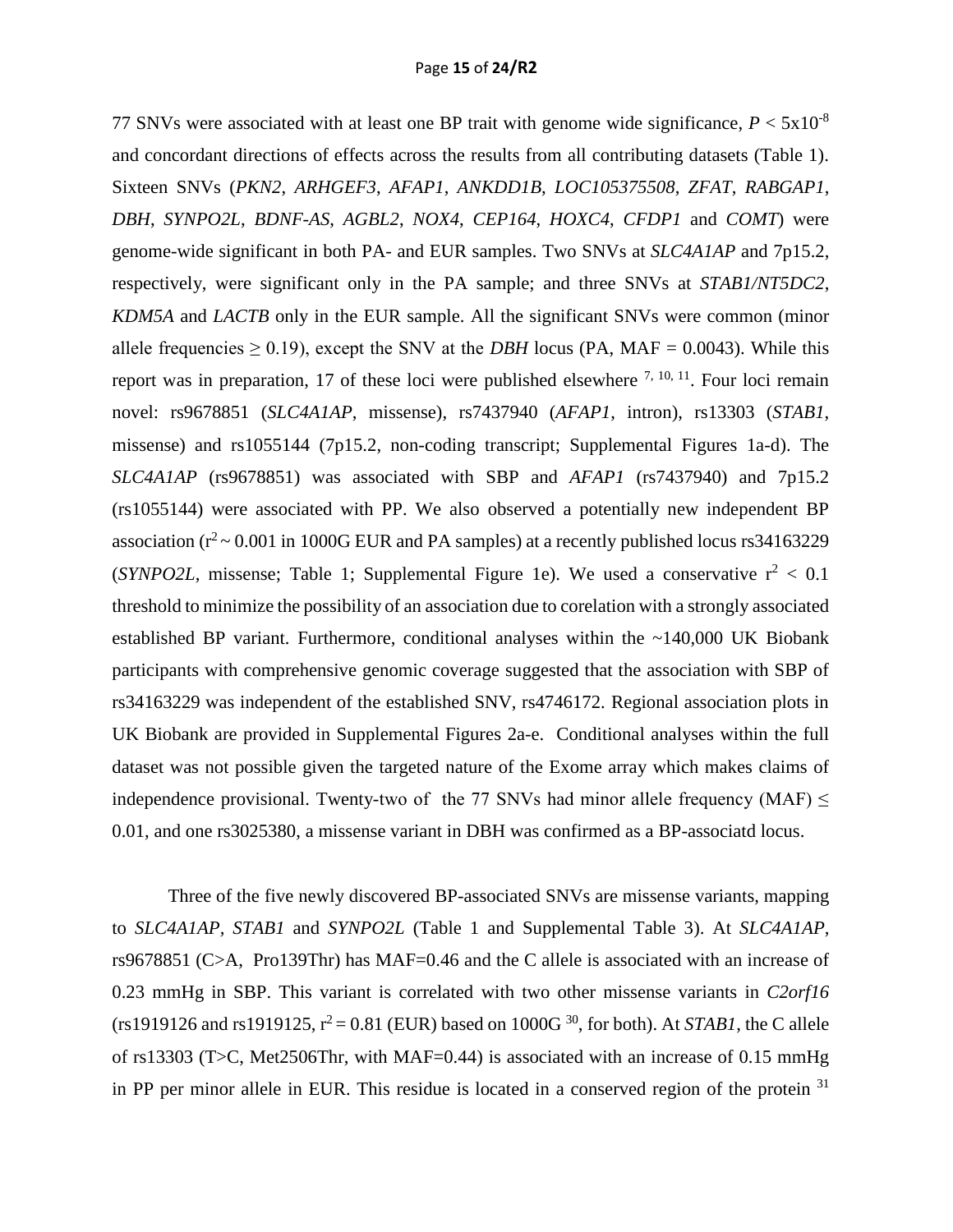(Supplemental Table 4). The T allele of rs34163229, the new association at the *SYNPO2L* locus,  $(G>T, Ser833Tyr, with MAF=0.15)$ , is associated with an increase of 0.36 mmHg in SBP per allele. This variant is in LD with another missense variant in *SYNPO2L* (rs3812629 r<sup>2</sup>=1, 1000G EUR)  $^{30}$ . Using Polyphen2 (http://genetics.bwh.harvard.edu/pph2/index.shtml), the SNVs rs9678851 in *SLC4A1AP*, and rs13303 in *STAB1* were predicted to be *benign*, while rs34163229 in *SYNPO2L* was predicted to have a *possible damaging* impact on the corresponding human proteins' structure and function.

We interrogated publicly available expression quantitative trait loci (eQTL) datasets through GTEx, ENCODE, RoadMap projects, PhenoScanner<sup>27</sup>, STARNET<sup>25</sup> and Framingham Heart Study  $^{26}$  to further highlight potential causal genes and mechanisms at each of the newly identified BP loci (Supplemental Table 3). The PP-associated SNV, rs13303, at *STAB1* is correlated  $(r^2 > 0.8 \ 1000G$  EUR) with the top eQTLs for *NT5DC2* in atherosclerotic-lesion free internal mammary artery, atherosclerotic aortic root, subcutaneous adipose, visceral abdominal fat and liver tissues (all  $P < 1x10^{-11}$ ) <sup>25</sup>. The rs13303 was also associated with expression levels of *NT5DC2* in EBV-transformed lymphocytes, transformed fibroblasts <sup>25</sup> and thyroid cells (Supplemental Table 3)<sup>21</sup>. The SBP-associated SNV at *SYNPO2L* (rs34163229) is correlated  $(r^2=0.86$  in 1000G EUR) with the top eQTL (rs2177843) for *MYOZ1* in heart atrial appendage tissue (Supplemental Table 3)<sup>21</sup>. The five new BP associated SNVs were not in LD with the top eQTLs for these gene regions in whole blood in the Framingham Heart Study eQTL data. We also took the opportunity to assess whether the additional fifteen recently established genomewide significant BP-associated SNVs were eQTLs in the Framingham sample. Amongst the genome-wide significant BP SNVs, three, rs4680 at *COMT*, rs12680655 at *ZFAT* and rs10760260 at *RABGAP1*, were the top eQTL for the corresponding genes in whole blood (Supplemental Table 5). We also examined the five BP-associated SNVs in endothelial precursor cell Hi-C data (www.chicp.org;  $^{28, 32}$ ) to explore long-range chromatin interactions. rs13303 was found to contact *NISCH* (score 17.34) and rs34163229 contacts *USP54* (score 33.89)

Finally, we assessed the association of the new BP-associated variants and their close proxies  $(r^2>0.8)$  with cardiovascular disease risk factors, molecular metabolic traits and clinical phenotypes using PhenoScanner, the NHGRI-EBI GWAS catalog and GRASP <sup>27</sup>. We observed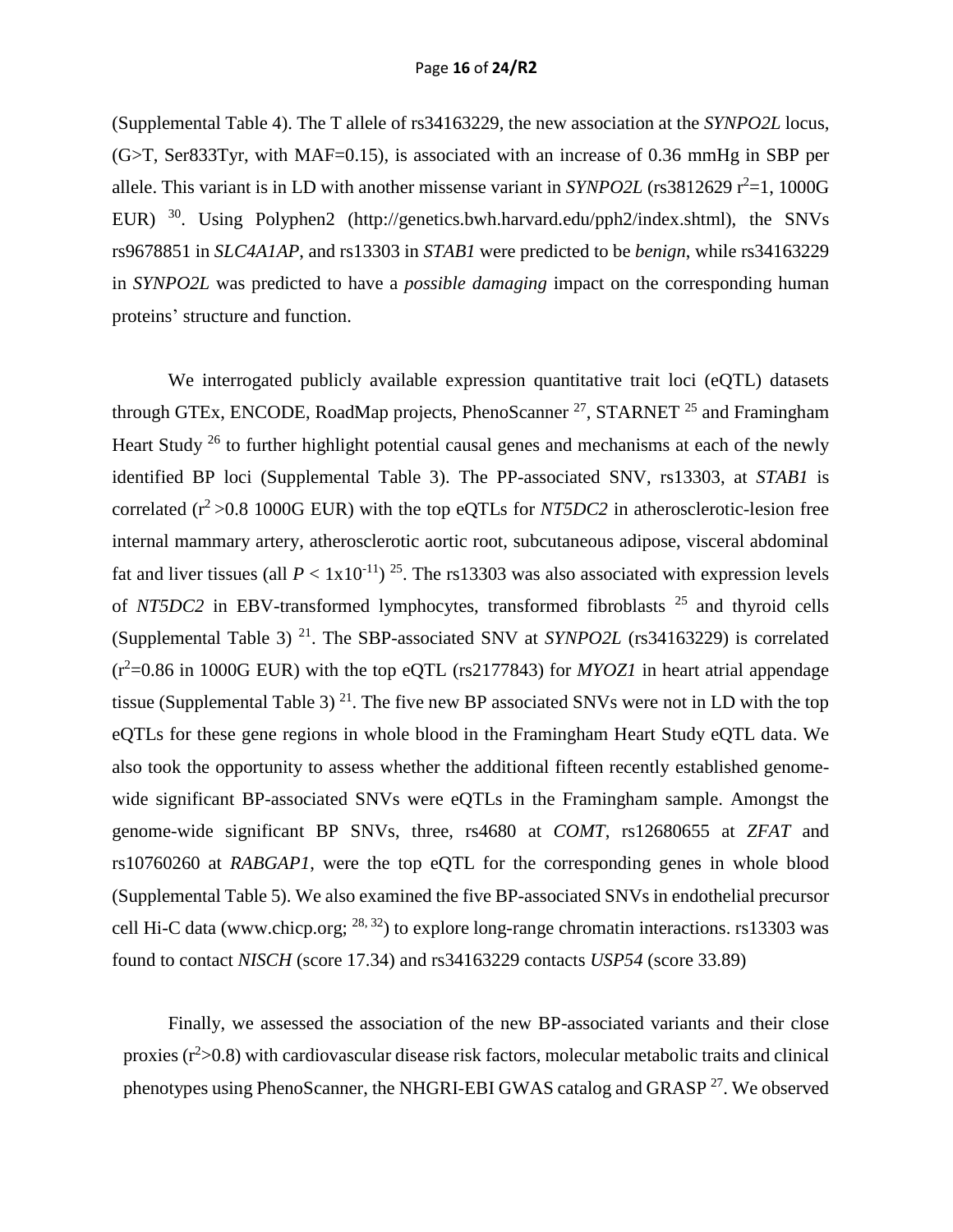five of the newly discovered BP-associated SNVs to have genome wide significant associations with other traits, including height (7p15.2)  $^{33}$ , waist-to-hip ratio (*STAB1* and 7p15.2)  $^{34, 35}$ , triglycerides (*SLC4A1P*), adiponectin levels (*STAB1*) <sup>36</sup> , and atrial fibrillation (rs7915134 which has  $r^2$ =0.92 in the EUR 1000G samples with rs34163229 in *SYNPO2L*)<sup>37</sup> (Supplemental Table 3).

Of the 77 analysed SNVs, from the original Exome array analyses, 56 SNVs were not genome-wide significant in the current analysis. With ~300 BP loci reported since the time of our analysis, we investigated whether any of the 56 SNVs that were not genome-wide significant in our meta-analysis have been reported as new BP-associated loci in any of the three recent publications  $^{7, 10, 11}$ . Twelve SNVs in our dataset were located within 1 Mb of a recently reported BP locus : *CACNA1S, TSC22D2, RPL26L1, EDN1, GPRC6A, ACHE, CAV1, NOX5, PGLYRP2, NAPB, EDEM2* and *KCNB1*; (Supplemental Tables 1 and 2), although none of the SNVs were in LD  $(r^2 > 0.1$  in all 1000G populations) with the published variants at these loci.

## **Discussion**

We identified genome-wide significant associations with BP for 21 additional SNVs from our original Exome array analyses  $8.9$  by including UK Biobank participants to augment our sample size to ~475,000 individuals. Four of the twenty-one BP-related loci we identified were novel, of which two were missense variants, and one was a putative new independent signal at an established locus and was a missense variant.

A missense SNV in *SLC4A1AP* (rs9678851) marks the PP-associated locus on chromosome 2. *SLC4A1AP*, encodes a solute carrier also known as kidney anion exchanger adapter protein, although it is widely expressed in most GTEx tissues.

At the new locus on chromosome 3 (rs13303), three potential candidate genes are highlighted: *STAB1*, *NT5DC2* and *NISCH*. *STAB1* encodes stabilin1, a protein known to endocytose low density lipoprotein cholesterol, gram-positive and -negative bacteria, and advanced glycosylation end products  $^{38, 39}$ . The gene product is also referred to as CLEVER-1, a common lymphatic endothelial and vascular endothelial receptor-1<sup>40</sup>, which is expressed in macrophages <sup>41</sup>. SNX17 interacts with STAB1 and is a trafficking adaptor of STAB1 in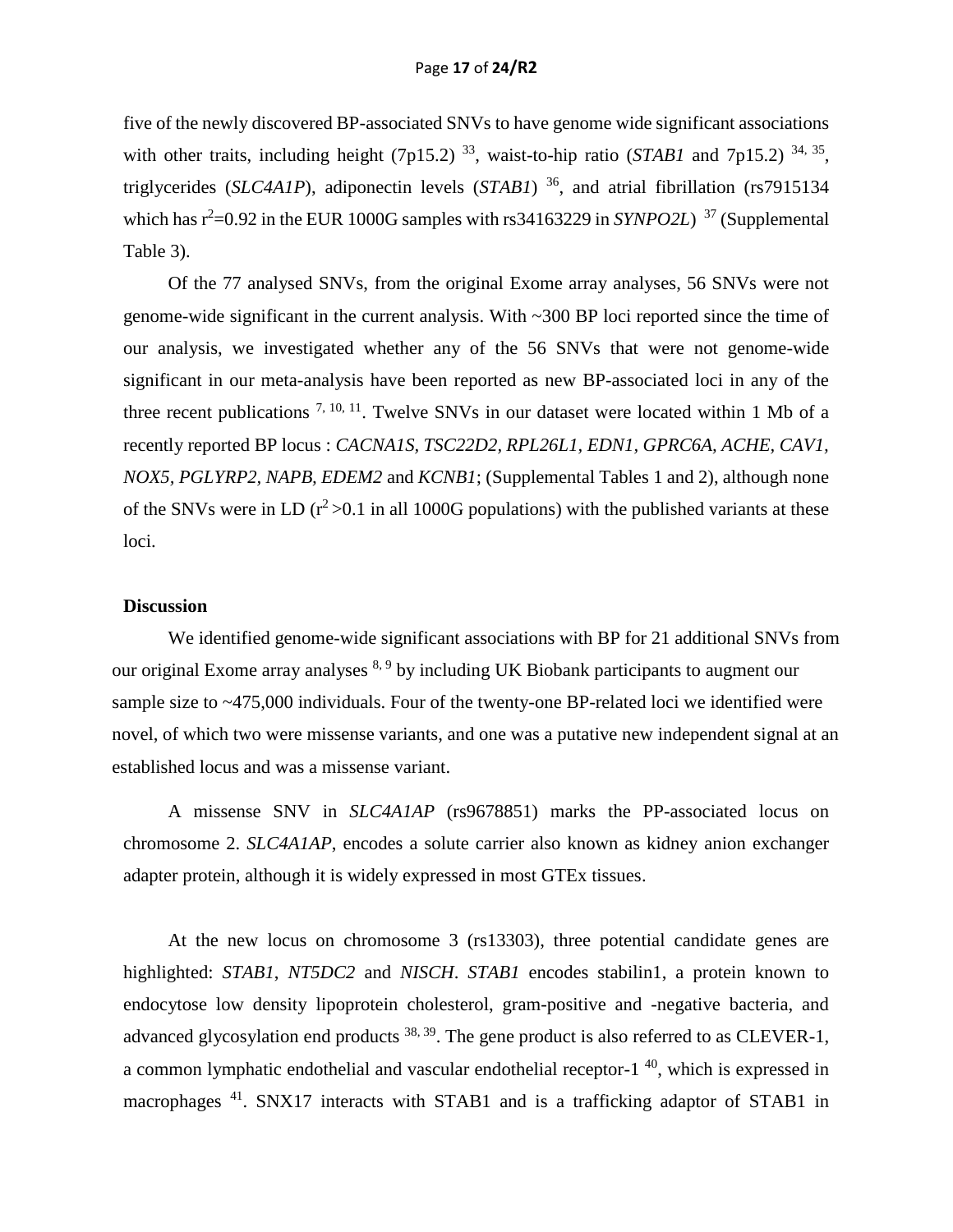endothelial cells <sup>38, 42</sup>. The rs13303 is located 500bp downstream of *NT5DC2*. This additional gene is highlighted through the association of rs13303 with expression of *NT5DC2* in multiple tissues (Supplemental Table 3). *NT5DC2* encodes the 5'-nucleotidase domain containing 2 protein. The gene is widely expressed, with higher levels observed in the heart and coronary artery, although its function is unknown. Lastly, exploration of long-range chromatin interaction identified contact of the SNV region with the genetic sequence including the gene *NISCH,* which encodes the nonadrenergic imidazoline-1 receptor protein localized to the cytosol and anchored to the inner layer of the plasma membrane. This protein binds to the adapter insulin receptor substrate 4 (*IRS4*) to mediate translocation of alpha-5 integrin from the cell membrane to endosomes. In human cardiac tissue, this protein has been found to affect cell growth and death <sup>43</sup>.

The PP-associated variant, rs7437940 on chromosome 4 is intronic to *AFAP1*, and is located in promoter histone marks in right atrial tissue, based on regulatory chromatin states from DNAse and histone ChIP-Seq in Roadmap Epigenomics Consortium (identified with HaploReg, Supplemental Table 4)<sup>44</sup>. *AFAP1* encodes actin filament associated protein 1. This protein is thought to have a role in the regulation of actin filament integrity, and formation and maintenance of the actin network <sup>45</sup>.

At the locus on chromosome 10 (rs34163229), two candidate genes were highlighted (*SYNPO2L* and *MYOZ1*). *SYNPO2L* encodes synaptopodin like 2, which is not well characterized, but may play a role in modulating actin-based shape. The lead SNV is also associated with expression levels of *MYOZ1* in heart appendage tissues. *MYOZ1* encodes myozenin 1, an alpha actinin and gamma filamin binding Z line protein predominantly expressed in skeletal muscle <sup>46</sup>.

At two loci (*SLC4A1AP* and *SYNPO2L*) we observed more than one missense variant in high LD ( $r^2 > 0.8$ ). Functional follow up of these variants may be challenging to disentangle the causal variants. At the *SLC4A1AP* locus, there are three misssense variants, none of which are predicted to be damaging. Two of these are in *C2orf16,* which is predicted to encode an uncharacterized protein. Current evidence is at the transcriptional level. Cellular assays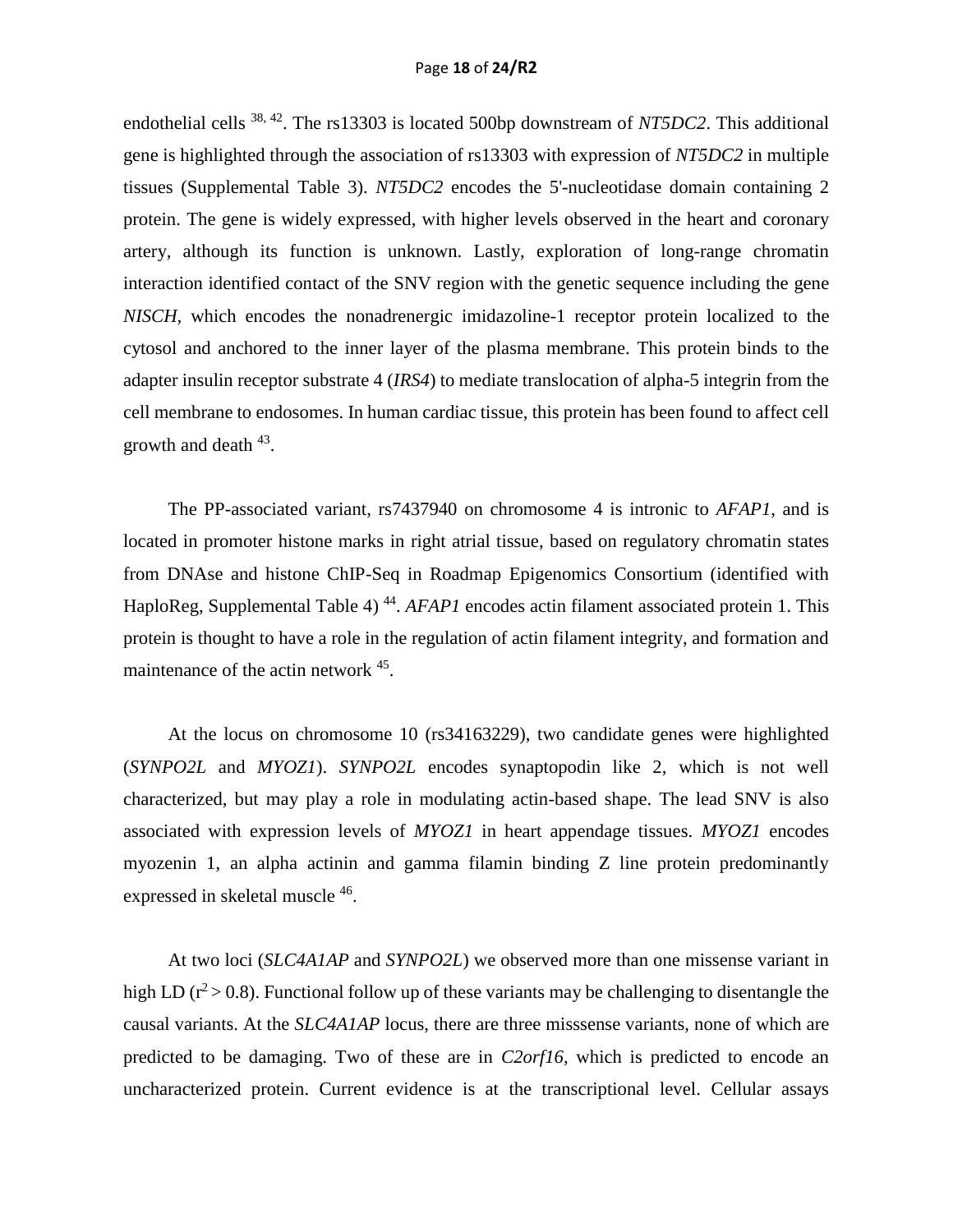#### Page **19** of **24/R2**

comparing the function of *SLC4A1AP* with the missense variant may be developed or an animal model could be created and BP can be measured. In the first instance, a knockout model may be required, due to the predicted weak effects of the BP variants. At the *SYNPO2L* locus, the two missense variants are both in *SYNPO2L*, of which one is predicted damaging, cellular experiments testing functional effecs of this variant alone or part of a haplotype maybe a good starting point.

In conclusion, we identified four new loci and one potential new SNV in a known locus, that influence BP variation and highlight specific genes and pathways that could potentially facilitate an improved understanding of BP regulation, and identify novel therapeutic targets to reduce the burden of cardiovascular disease.

#### **Acknowledgments**

A detailed list of acknowledgments is presented in the Online Appendix, together with the full list of members of the contributing consortia.

#### **Conflict of Interest**

DIC received funding for genotyping of the exome chip and collabortive scientific support from Amgen.

MJC is Chief Scientist for Genomics England, a UK government company.

EE is a scientific advisor for Precision Wellness, Cellink and Olink Proteomics for work unrelated to the present project.

NP has received financial support from several pharmaceutical companies which manufacture either blood pressure lowering or lipid lowering agents, or both, and consultancy fees.BMP serves on the DSMB of a clinical trial funded by the manufacturer (Zoll LifeCor) and on the Steering Committee of the Yale Open Data Access project funded by Johnson & Johnson.

PJS has received research awards from Pfizer Inc.

All other coauthors declare NONE.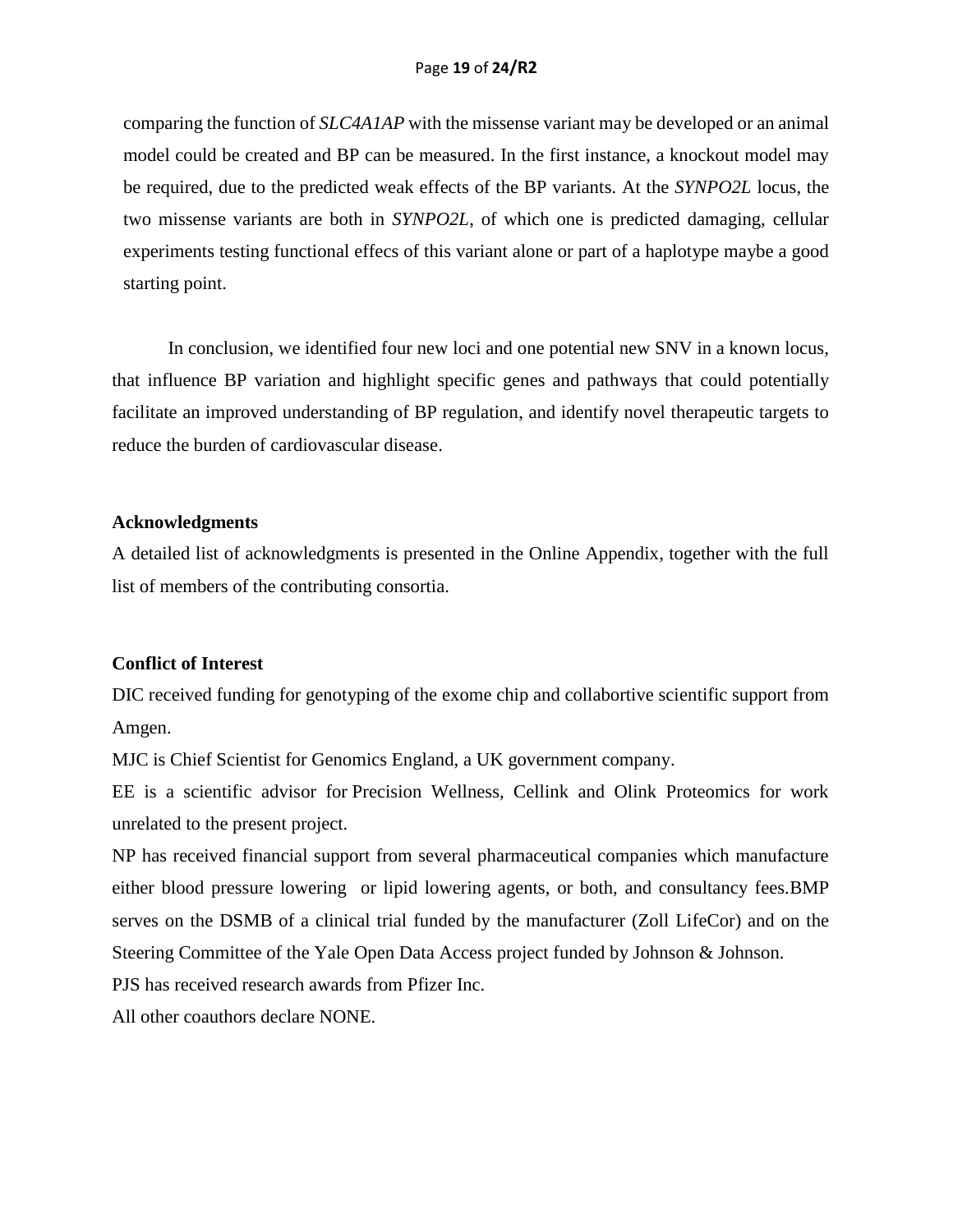# **References**

1. Rapsomaniki E, Timmis A, George J, Pujades-Rodriguez M, Shah AD, Denaxas S, et al. Blood pressure and incidence of twelve cardiovascular diseases: lifetime risks, healthy life-years lost, and agespecific associations in 1.25 million people. *Lancet*. 2014;383:1899-911.

2. Lim SS, Vos T, Flaxman AD, Danaei G, Shibuya K, Adair-Rohani H, et al. A comparative risk assessment of burden of disease and injury attributable to 67 risk factors and risk factor clusters in 21 regions, 1990-2010: a systematic analysis for the Global Burden of Disease Study 2010. *Lancet*. 2012;380:2224-60.

3. Collaborators GBDRF. Global, regional, and national comparative risk assessment of 79 behavioural, environmental and occupational, and metabolic risks or clusters of risks, 1990-2015: a systematic analysis for the Global Burden of Disease Study 2015. *Lancet*. 2016;388:1659-1724.

4. Rahman M, Pressel S, Davis BR, Nwachuku C, Wright JT, Jr., Whelton PK, et al. Renal outcomes in high-risk hypertensive patients treated with an angiotensin-converting enzyme inhibitor or a calcium channel blocker vs a diuretic: a report from the Antihypertensive and Lipid-Lowering Treatment to Prevent Heart Attack Trial (ALLHAT). *Arch Intern Med*. 2005;165:936-46.

5. International Consortium for Blood Pressure Genome-Wide Association S, Ehret GB, Munroe PB, Rice KM, Bochud M, Johnson AD, et al. Genetic variants in novel pathways influence blood pressure and cardiovascular disease risk. *Nature*. 2011;478:103-9.

6. Wain LV, Verwoert GC, O'Reilly PF, Shi G, Johnson T, Johnson AD, et al. Genome-wide association study identifies six new loci influencing pulse pressure and mean arterial pressure. *Nat Genet*. 2011;43:1005-11.

7. Ehret GB, Ferreira T, Chasman DI, Jackson AU, Schmidt EM, Johnson T, et al. The genetics of blood pressure regulation and its target organs from association studies in 342,415 individuals. *Nat Genet*. 2016;48:1171-84.

8. Liu C, Kraja AT, Smith JA, Brody JA, Franceschini N, Bis JC, et al. Meta-analysis identifies common and rare variants influencing blood pressure and overlapping with metabolic trait loci. *Nat Genet*. 2016;48:1162-70.

9. Surendran P, Drenos F, Young R, Warren H, Cook JP, Manning AK, et al. Trans-ancestry metaanalyses identify rare and common variants associated with blood pressure and hypertension. *Nat Genet*. 2016;48:1151-61.

10. Hoffmann TJ, Ehret GB, Nandakumar P, Ranatunga D, Schaefer C, Kwok PY, et al. Genome-wide association analyses using electronic health records identify new loci influencing blood pressure variation. *Nat Genet*. 2017;49:54-64.

11. Warren HR, Evangelou E, Cabrera CP, Gao H, Ren M, Mifsud B, et al. Genome-wide association analysis identifies novel blood pressure loci and offers biological insights into cardiovascular risk. *Nat Genet*. 2017.

12. Tobin MD, Sheehan NA, Scurrah KJ and Burton PR. Adjusting for treatment effects in studies of quantitative traits: antihypertensive therapy and systolic blood pressure. *Stat Med*. 2005;24:2911-35.

13. Wu J, Kraja AT, Oberman A, Lewis CE, Ellison RC, Arnett DK, et al. A summary of the effects of antihypertensive medications on measured blood pressure. *Am J Hypertens*. 2005;18:935-42.

14. Purcell S, Neale B, Todd-Brown K, Thomas L, Ferreira MA, Bender D, et al. PLINK: a tool set for whole-genome association and population-based linkage analyses. *American journal of human genetics*. 2007;81:559-75.

15. Zhou N and Wang L. Effective selection of informative SNPs and classification on the HapMap genotype data. *BMC Bioinformatics*. 2007;8:484.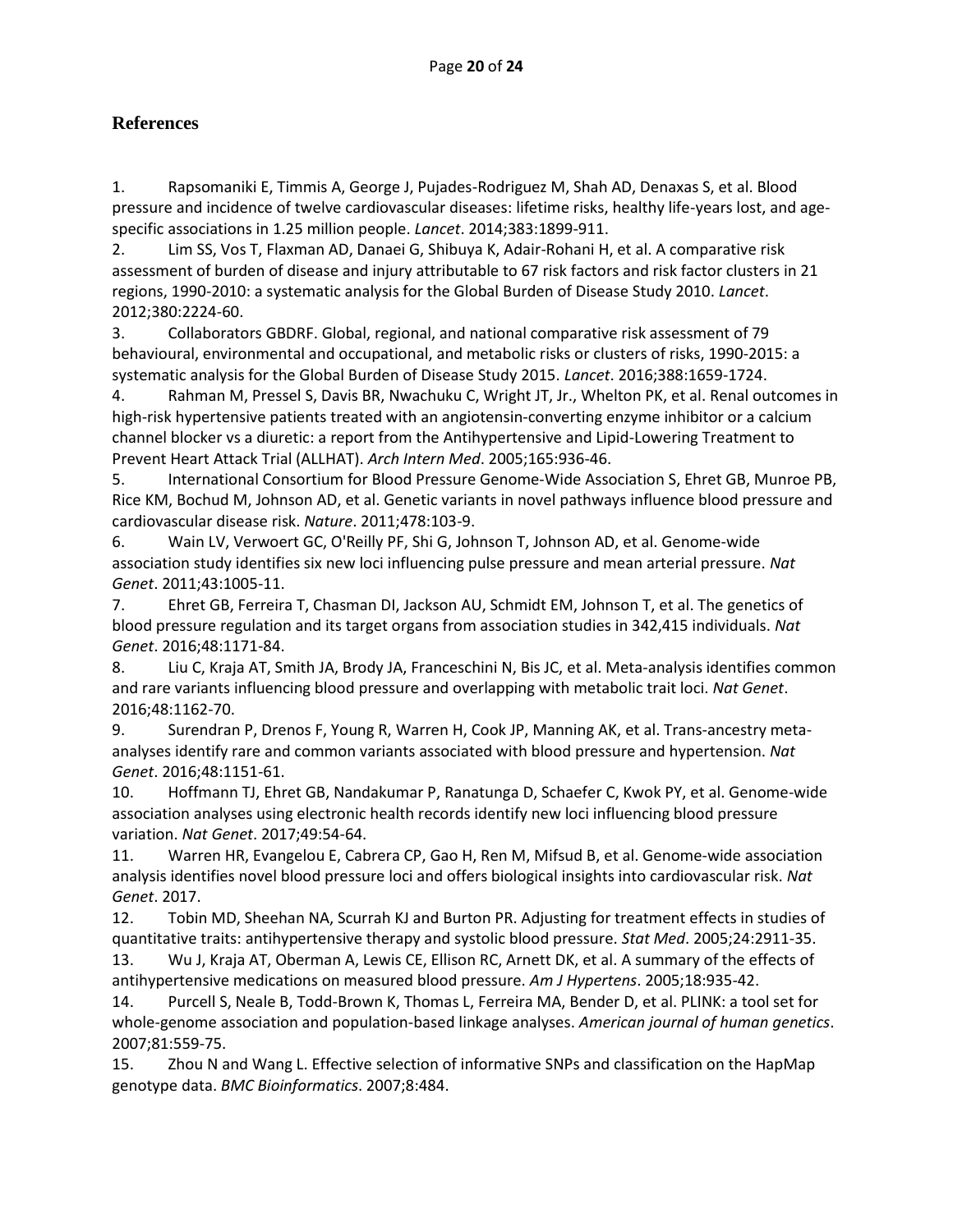16. Kang HM, Sul JH, Service SK, Zaitlen NA, Kong SY, Freimer NB, et al. Variance component model to account for sample structure in genome-wide association studies. *Nat Genet*. 2010;42:348-54.

17. Marchini J, Howie B, Myers S, McVean G and Donnelly P. A new multipoint method for genomewide association studies by imputation of genotypes. *Nat Genet*. 2007;39:906-13.

18. Willer CJ, Li Y and Abecasis GR. METAL: fast and efficient meta-analysis of genomewide association scans. *Bioinformatics*. 2010;26:2190-1.

19. Ward LD and Kellis M. HaploReg: a resource for exploring chromatin states, conservation, and regulatory motif alterations within sets of genetically linked variants. *Nucleic acids research*. 2012;40:D930-4.

20. Boyle AP, Hong EL, Hariharan M, Cheng Y, Schaub MA, Kasowski M, et al. Annotation of functional variation in personal genomes using RegulomeDB. *Genome Res*. 2012;22:1790-7.

21. GTEx Consortium. Human genomics. The Genotype-Tissue Expression (GTEx) pilot analysis: multitissue gene regulation in humans. *Science*. 2015;348:648-60.

22. Leslie R, O'Donnell CJ and Johnson AD. GRASP: analysis of genotype-phenotype results from 1390 genome-wide association studies and corresponding open access database. *Bioinformatics*. 2014;30:i185-94.

23. Westra HJ, Peters MJ, Esko T, Yaghootkar H, Schurmann C, Kettunen J, et al. Systematic identification of trans eQTLs as putative drivers of known disease associations. *Nat Genet*. 2013;45:1238-43.

24. Lappalainen T, Sammeth M, Friedlander MR, t Hoen PA, Monlong J, Rivas MA, et al.

Transcriptome and genome sequencing uncovers functional variation in humans. *Nature*. 2013;501:506- 11.

25. Franzen O, Ermel R, Cohain A, Akers NK, Di Narzo A, Talukdar HA, et al. Cardiometabolic risk loci share downstream cis- and trans-gene regulation across tissues and diseases. *Science*. 2016;353:827-30.

26. Joehanes R, Zhang X, Huan T, Yao C, Ying SX, Nguyen QT, et al. Integrated genome-wide analysis of expression quantitative trait loci aids interpretation of genomic association studies. *Genome Biol*. 2017;18:16.

27. Staley JR, Blackshaw J, Kamat MA, Ellis S, Surendran P, Sun BB, et al. PhenoScanner: a database of human genotype-phenotype associations. *Bioinformatics*. 2016;32:3207-3209.

28. Javierre BM, Burren OS, Wilder SP, Kreuzhuber R, Hill SM, Sewitz S, et al. Lineage-Specific Genome Architecture Links Enhancers and Non-coding Disease Variants to Target Gene Promoters. *Cell*. 2016;167:1369-1384 e19.

29. Cairns J, Freire-Pritchett P, Wingett SW, Varnai C, Dimond A, Plagnol V, et al. CHiCAGO: robust detection of DNA looping interactions in Capture Hi-C data. *Genome Biol*. 2016;17:127.

30. Machiela MJ and Chanock SJ. LDlink: a web-based application for exploring population-specific haplotype structure and linking correlated alleles of possible functional variants. *Bioinformatics*. 2015;31:3555-7.

31. Garber M, Guttman M, Clamp M, Zody MC, Friedman N and Xie X. Identifying novel constrained elements by exploiting biased substitution patterns. *Bioinformatics*. 2009;25:i54-62.

32. Schofield EC, Carver T, Achuthan P, Freire-Pritchett P, Spivakov M, Todd JA, et al. CHiCP: a webbased tool for the integrative and interactive visualization of promoter capture Hi-C datasets. *Bioinformatics*. 2016;32:2511-3.

33. Wood AR, Esko T, Yang J, Vedantam S, Pers TH, Gustafsson S, et al. Defining the role of common variation in the genomic and biological architecture of adult human height. *Nat Genet*. 2014;46:1173-86.

34. Shungin D, Winkler TW, Croteau-Chonka DC, Ferreira T, Locke AE, Magi R, et al. New genetic loci link adipose and insulin biology to body fat distribution. *Nature*. 2015;518:187-96.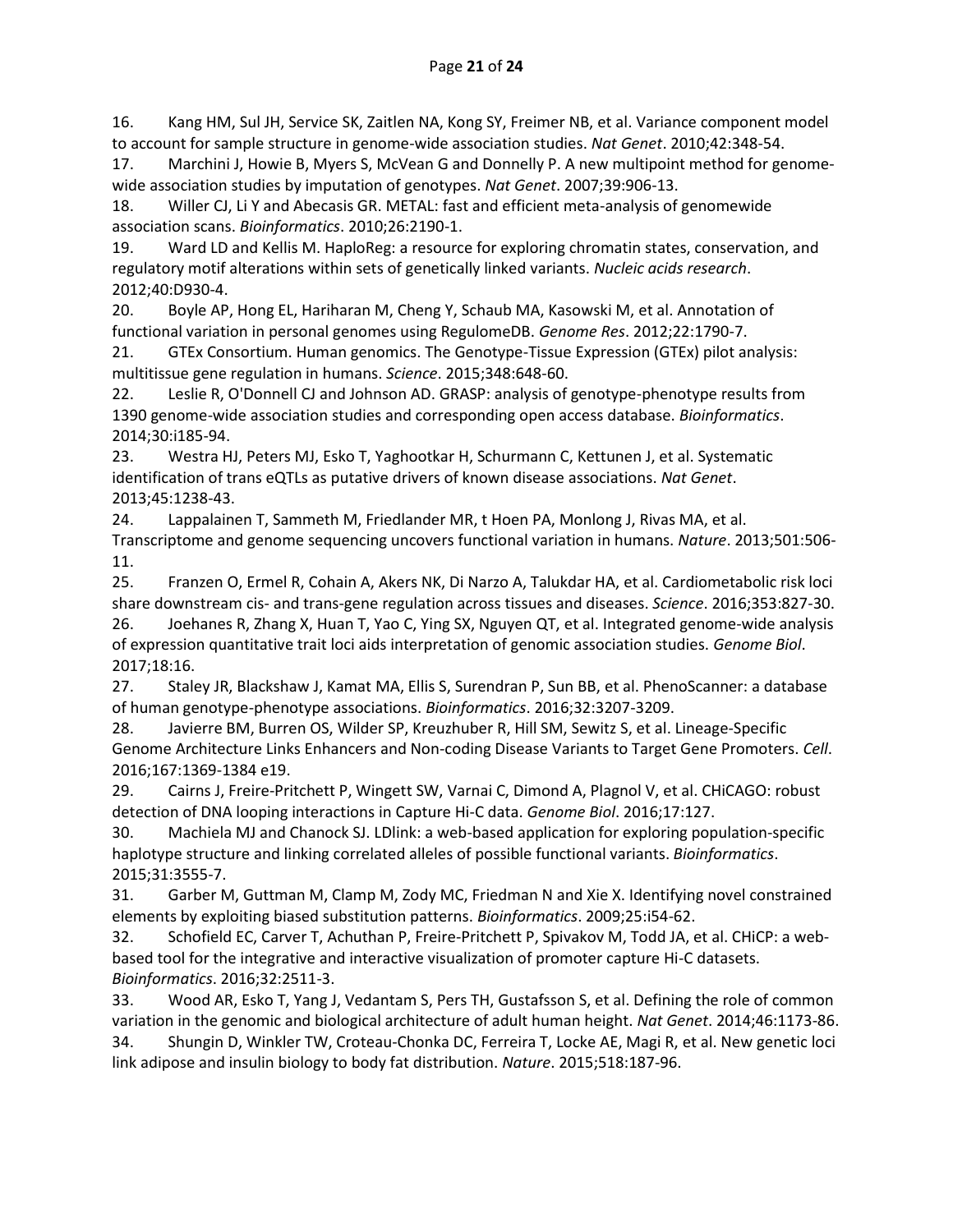35. Heid IM, Jackson AU, Randall JC, Winkler TW, Qi L, Steinthorsdottir V, et al. Meta-analysis identifies 13 new loci associated with waist-hip ratio and reveals sexual dimorphism in the genetic basis of fat distribution. *Nat Genet*. 2010;42:949-60.

36. Dastani Z, Hivert MF, Timpson N, Perry JR, Yuan X, Scott RA, et al. Novel loci for adiponectin levels and their influence on type 2 diabetes and metabolic traits: a multi-ethnic meta-analysis of 45,891 individuals. *PLoS genetics*. 2012;8:e1002607.

37. Christophersen IE, Rienstra M, Roselli C, Yin X, Geelhoed B, Barnard J, et al. Large-scale analyses of common and rare variants identify 12 new loci associated with atrial fibrillation. *Nat Genet*. 2017;49:946-952.

38. Kzhyshkowska J, Gratchev A and Goerdt S. Stabilin-1, a homeostatic scavenger receptor with multiple functions. *J Cell Mol Med*. 2006;10:635-49.

39. Adachi H and Tsujimoto M. FEEL-1, a novel scavenger receptor with in vitro bacteria-binding and angiogenesis-modulating activities. *J Biol Chem*. 2002;277:34264-70.

40. Irjala H, Elima K, Johansson EL, Merinen M, Kontula K, Alanen K, et al. The same endothelial receptor controls lymphocyte traffic both in vascular and lymphatic vessels. *Eur J Immunol*. 2003;33:815- 24.

41. Kzhyshkowska J. Multifunctional receptor stabilin-1 in homeostasis and disease. *ScientificWorldJournal*. 2010;10:2039-53.

42. Adachi H and Tsujimoto M. Adaptor protein sorting nexin 17 interacts with the scavenger receptor FEEL-1/stabilin-1 and modulates its expression on the cell surface. *Biochim Biophys Acta*. 2010;1803:553-63.

43. Sano H, Liu SC, Lane WS, Piletz JE and Lienhard GE. Insulin receptor substrate 4 associates with the protein IRAS. *J Biol Chem*. 2002;277:19439-47.

44. Ernst J, Kheradpour P, Mikkelsen TS, Shoresh N, Ward LD, Epstein CB, et al. Mapping and analysis of chromatin state dynamics in nine human cell types. *Nature*. 2011;473:43-9.

45. Xiao H, Han B, Lodyga M, Bai XH, Wang Y and Liu M. The actin-binding domain of actin filamentassociated protein (AFAP) is involved in the regulation of cytoskeletal structure. *Cell Mol Life Sci*. 2012;69:1137-51.

46. Takada F, Vander Woude DL, Tong HQ, Thompson TG, Watkins SC, Kunkel LM, et al. Myozenin: an alpha-actinin- and gamma-filamin-binding protein of skeletal muscle Z lines. *Proc Natl Acad Sci U S A*. 2001;98:1595-600.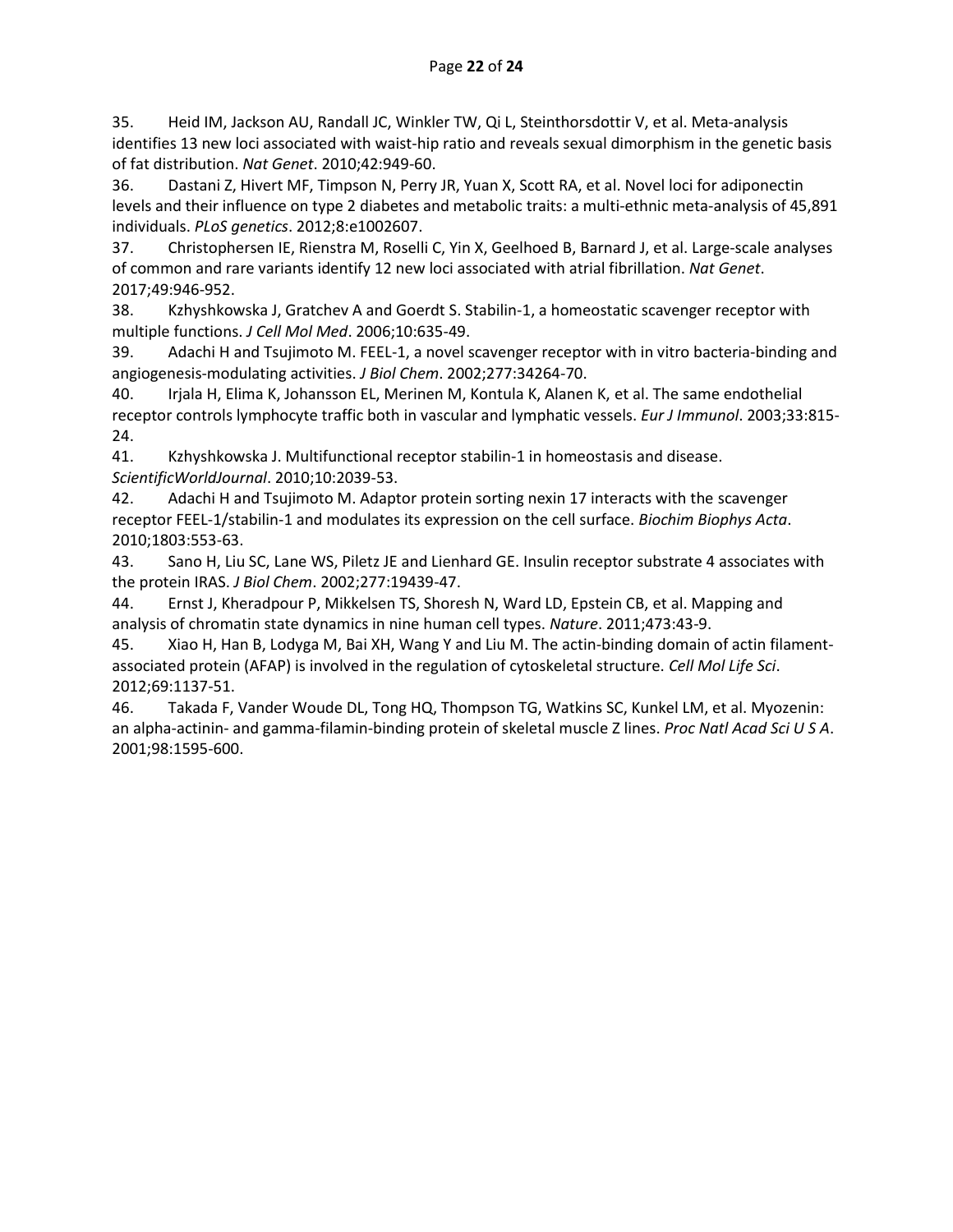| rsID                          | Gene             | Annotation    | chr-pos      | <b>Trait</b> | Meta       | a1/2 | Freq1 | b(S.E.)       | P-value  | Dir           | <b>HetP</b> | N       | UK-                           |
|-------------------------------|------------------|---------------|--------------|--------------|------------|------|-------|---------------|----------|---------------|-------------|---------|-------------------------------|
|                               |                  |               |              |              |            |      |       |               |          |               |             |         | <b>BioBank</b><br><b>INFO</b> |
| New loci                      |                  |               |              |              |            |      |       |               |          |               |             |         |                               |
| rs9678851                     | SLC4A1AP         | missense      | 2-27664167   | S            | PA         | a/c  | 0.54  | $-0.23(0.04)$ | 1.07E-09 | ---           | 0.09        | 474,569 | 1.0000                        |
| rs13303*                      | STAB1            | missense      | 3-52523992   | P            | <b>EUR</b> | t/c  | 0.44  | $-0.15(0.03)$ | 3.72E-08 | ---           | 0.11        | 418,405 | 1.0000                        |
| rs7437940                     | AFAP1            | Intronic      | 4-7885773    | P            | EUR, PA    | t/c  | 0.47  | $-0.15(0.03)$ | 2.88E-08 | $---$         | 0.007       | 420,616 | 0.9974                        |
| rs1055144                     | 7p15.2           | nc-transcript | 7-25831489   | P            | PA         | a/g  | 0.19  | 0.19(0.03)    | 3.47E-08 | $^{+++}$      | 0.18        | 453,880 | 1.0000                        |
| <b>Recently reported loci</b> |                  |               |              |              |            |      |       |               |          |               |             |         |                               |
|                               |                  |               |              |              |            |      |       |               |          |               |             |         |                               |
| rs786906                      | PKN <sub>2</sub> | synonymous    | 1-88805891   | S,P          | EUR, PA    | t/c  | 0.44  | 0.19(0.03)    | 1.29E-12 | $^{+++}$      | 0.08        | 422,556 | 1.0000                        |
| rs3772219                     | ARHGEF3          | missense      | 3-56737223   | S, D         | EUR, PA    | a/c  | 0.68  | 0.25(0.04)    | 2.00E-10 | $^{+++}$      | 0.25        | 474,558 | 1.0000                        |
| rs40060                       | ANKDD1B          | 3'UTR         | 5-75671561   | D            | EUR, PA    | t/c  | 0.65  | $-0.17(0.02)$ | 3.47E-12 | ---           | 0.46        | 422,598 | 0.9938                        |
| rs972283                      | LOC105375508     | intronic      | 7-130782095  | S, D         | EUR, PA    | a/g  | 0.47  | $-0.23(0.04)$ | 9.12E-10 | $---$         | 0.1         | 474,569 | 1.0000                        |
| rs12680655                    | <b>ZFAT</b>      | intronic      | 8-134625094  | S, D         | EUR, PA    | c/g  | 0.6   | $-0.29(0.04)$ | 1.62E-12 | $---$         | 0.18        | 402,962 | 1.0000                        |
| rs10760260                    | RABGAP1          | intronic      | 9-122951247  | P            | EUR, PA    | t/g  | 0.14  | $-0.25(0.04)$ | 2.88E-10 | $---$         | 0.12        | 421,223 | 0.9975                        |
| rs3025380                     | DBH              | missense      | 9-133636634  | S,D          | EUR, PA    | c/g  | 0.004 | $-1.14(0.19)$ | 1.23E-09 | ---           | 0.05        | 400,891 | 0.8763                        |
| rs34163229*                   | SYNPO2L          | missense      | 10-73647154  | S, P         | EUR, PA    | t/g  | 0.15  | 0.36(0.05)    | 1.15E-11 | $^{+++}$      | 0.32        | 448,759 | 1.0000                        |
| rs925946                      | <b>BDNF-AS</b>   | intronic      | 11-27645655  | D            | EUR, PA    | t/g  | 0.31  | $-0.16(0.02)$ | 7.08E-12 | $\sim$ $\sim$ | 0.25        | 474,564 | 1.0000                        |
| rs12286721                    | AGBL2            | missense      | 11-47679976  | S,D          | EUR, PA    | a/c  | 0.56  | $-0.17(0.02)$ | 3.39E-13 | $---$         | 0.05        | 422,593 | 1.0000                        |
| rs10765211                    | NOX4             | intronic      | 11-89495257  | P            | EUR, PA    | a/g  | 0.38  | $-0.19(0.03)$ | 6.46E-12 | $\cdots$      | 0.05        | 474,550 | 0.9964                        |
| rs8258                        | CEP164           | 3'UTR         | 11-117412960 | P            | EUR, PA    | a/g  | 0.37  | 0.22(0.03)    | 1.95E-15 | $^{+++}$      | 0.003       | 422,546 | 1.0000                        |
| rs11062385                    | KDM5A            | missense      | 12-318409    | P            | <b>EUR</b> | a/g  | 0.73  | $-0.17(0.03)$ | 2.69E-08 | $---$         | 0.84        | 422,563 | 1.0000                        |
| rs7136889个                    | HOXC4            | intronic      | 12-54043968  | S, P         | EUR, PA    | t/g  | 0.69  | 0.36(0.05)    | 1.58E-13 | $^{+++}$      | 0.33        | 419,905 | 0.6070                        |
| rs2729835*                    | LACTB            | missense      | 15-63141567  | S            | <b>EUR</b> | a/g  | 0.68  | $-0.24(0.04)$ | 1.29E-08 | $---$         | 0.25        | 394,656 | 1.0000                        |
| rs2865531                     | CFDP1            | intronic      | 16-75356418  | S.P          | EUR, PA    | a/t  | 0.6   | 0.42(0.06)    | 2.14E-13 | $^{+++}$      | 0.51        | 217,419 | 0.9998                        |
| rs4680                        | <b>COMT</b>      | missense      | 22-19963748  | P            | EUR, PA    | a/g  | 0.51  | 0.16(0.03)    | 2.24E-09 | $^{++}$       | 0.005       | 418,385 | 1.0000                        |

Table 1. Variants associated with SBP, DBP or PP in the Pan-ancestry or EUR-ancestry meta-analyses in up to ~475,000 individuals.

**Note: rsID**-SNV name, **Gene**-name of the closest gene or cytogenetic band based on Gene Entrez of NCBI; **Annotation**-SNV annotation based on dbSNP of NCBI; **Chr-pos**-chromosome-bp position in Human Genome build 38; **Trait**- the blood pressure trait